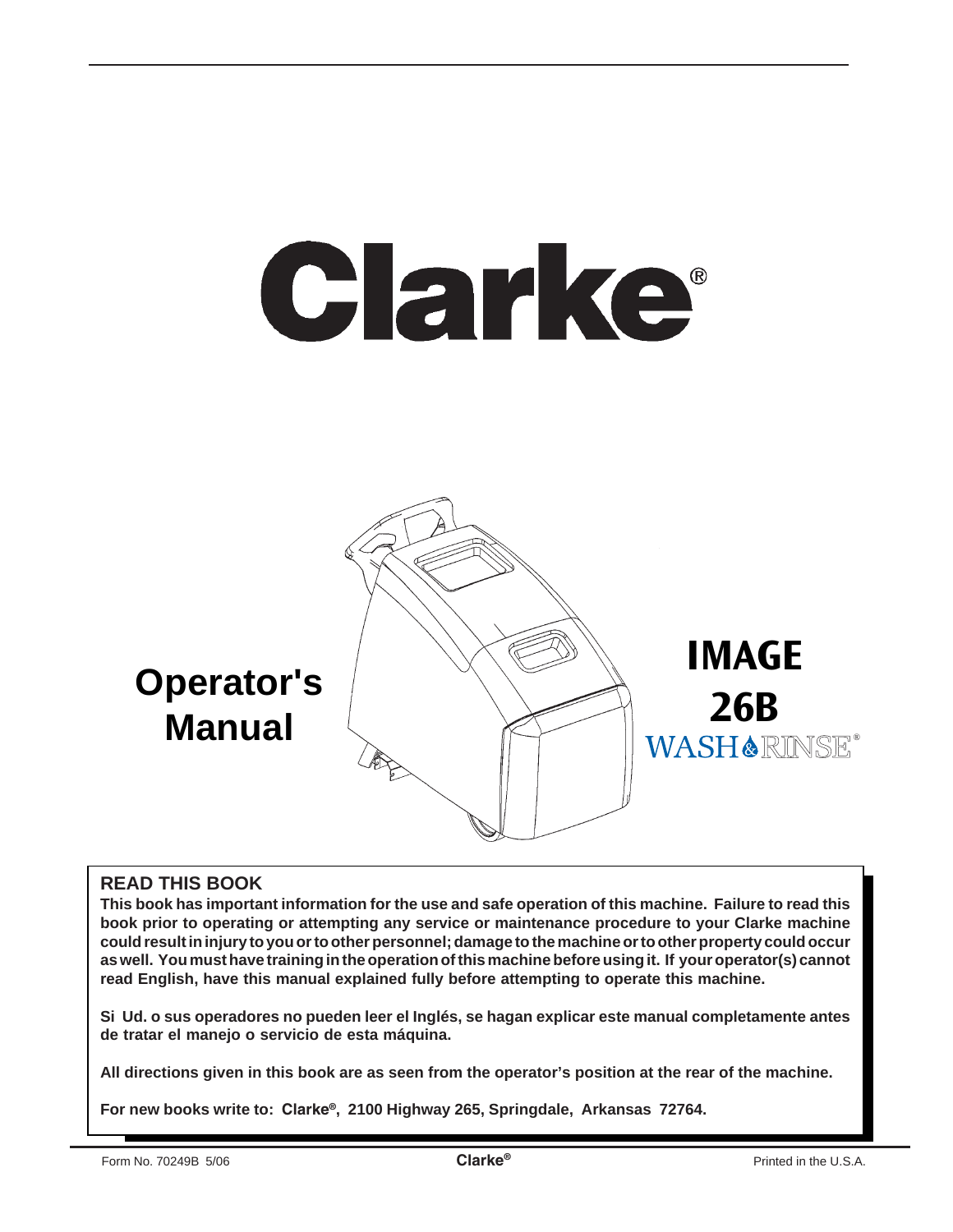#### **CONTENTS OF THIS BOOK**

#### **SECTION II PARTS AND SERVICE**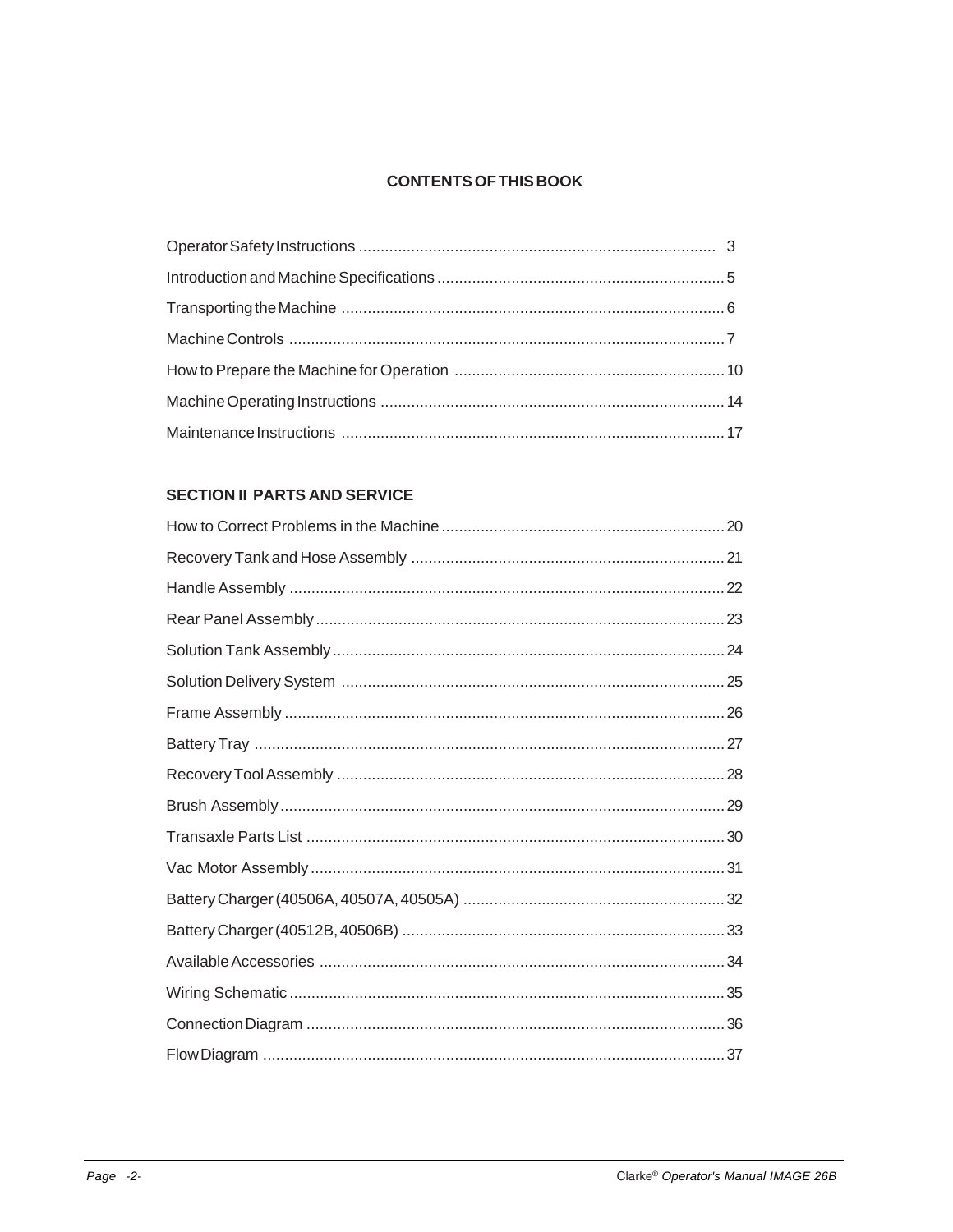### **OPERATOR SAFETY INSTRUCTIONS**

| <b>WARNING</b>  | <b>ADVERTENCIA</b><br><b>AVERTISSEMENT</b>                                                                                                                                                                                                                                                                                                                                                                                                                        |
|-----------------|-------------------------------------------------------------------------------------------------------------------------------------------------------------------------------------------------------------------------------------------------------------------------------------------------------------------------------------------------------------------------------------------------------------------------------------------------------------------|
| <b>DANGER:</b>  | Failure to read and observe all DANGER statements could result in<br>severe bodily injury or death. Read and observe all DANGER<br>statements found in your Owner's Manual and on your machine.                                                                                                                                                                                                                                                                   |
| <b>WARNING:</b> | Failure to read and observe all WARNING statements could result<br>in injury to you or to other personnel; property damage could<br>occur as well. Read and observe all WARNING statements found in<br>your Owner's Manual and on your machine.                                                                                                                                                                                                                   |
| <b>CAUTION:</b> | Failure to read and observe all CAUTION statements could result in<br>damage to the machine or to other property. Read and observe all<br><b>CAUTION statements found in our Owner's Manual and on your</b><br>machine.                                                                                                                                                                                                                                           |
| <b>DANGER:</b>  | Failure to read the Owner's Manual prior to operating or attempting any service or<br>maintenance procedure to your Clarke machine could result in injury to you or to<br>other personnel; damage to the machine or to other property could occur as well.<br>You must have training in the operation of this machine before using it. If your<br>operator(s) cannot read English, have this manual explained fully before attempting<br>to operate this machine. |
| <b>DANGER:</b>  | Operating a machine that is not completely or fully assembled could result in injury<br>or property damage. Do not operate this machine until it is completely assembled.<br>Inspect the machine carefully before operation.                                                                                                                                                                                                                                      |
| <b>DANGER:</b>  | Machines can cause an explosion when operated near flammable materials and<br>vapors. Do not use this machine with or near fuels, grain dust, solvents, thinners,<br>or other flammable materials. This machine is not suitable for picking up hazardous<br>dust.                                                                                                                                                                                                 |
| <b>DANGER:</b>  | Lead acid batteries generate gases which can cause an explosion. Keep sparks<br>and flames away from batteries. Do not smoke around the machine. Charge the<br>batteries only in an area with good ventilation. Make sure that the AC charger plug<br>is unplugged from the wall receptacle before connecting or disconnecting the DC<br>plug to or from the battery pack.                                                                                        |
| <b>DANGER:</b>  | Working with batteries can be dangerous! Always wear eye protection and<br>protective clothing when working near batteries. Remove all jewelry. Do not put<br>tools or other metal objects across the battery terminals, or the tops of the<br>batteries.                                                                                                                                                                                                         |
| <b>DANGER:</b>  | Using a charger with a damaged power cord could result in an electrocution. Do<br>not use the charger if the power cord is damaged.                                                                                                                                                                                                                                                                                                                               |
| <b>WARNING:</b> | Operating this machine from anywhere other than the back of the machine could result in<br>injury or damage. Operate this machine only from the rear.                                                                                                                                                                                                                                                                                                             |
| <b>WARNING:</b> | This machine is heavy. Get assistance before attempting to transport or move it. Use<br>two able persons to move the machine on a ramp or incline. Always move slowly. Do<br>not turn the machine on a ramp. If operating machine on a gradient over 2%, do not stop,<br>turn or park. Read the "Procedures For Transporting" in this manual before transporting<br>as machine might topple over if not strapped.                                                 |
| <b>WARNING:</b> | Machines can topple over if guided over the edges of stairs or loading docks and cause<br>injury or damage. Stop and leave this machine only on a level surface. When you stop<br>the machine, put all switches into their "OFF" position.                                                                                                                                                                                                                        |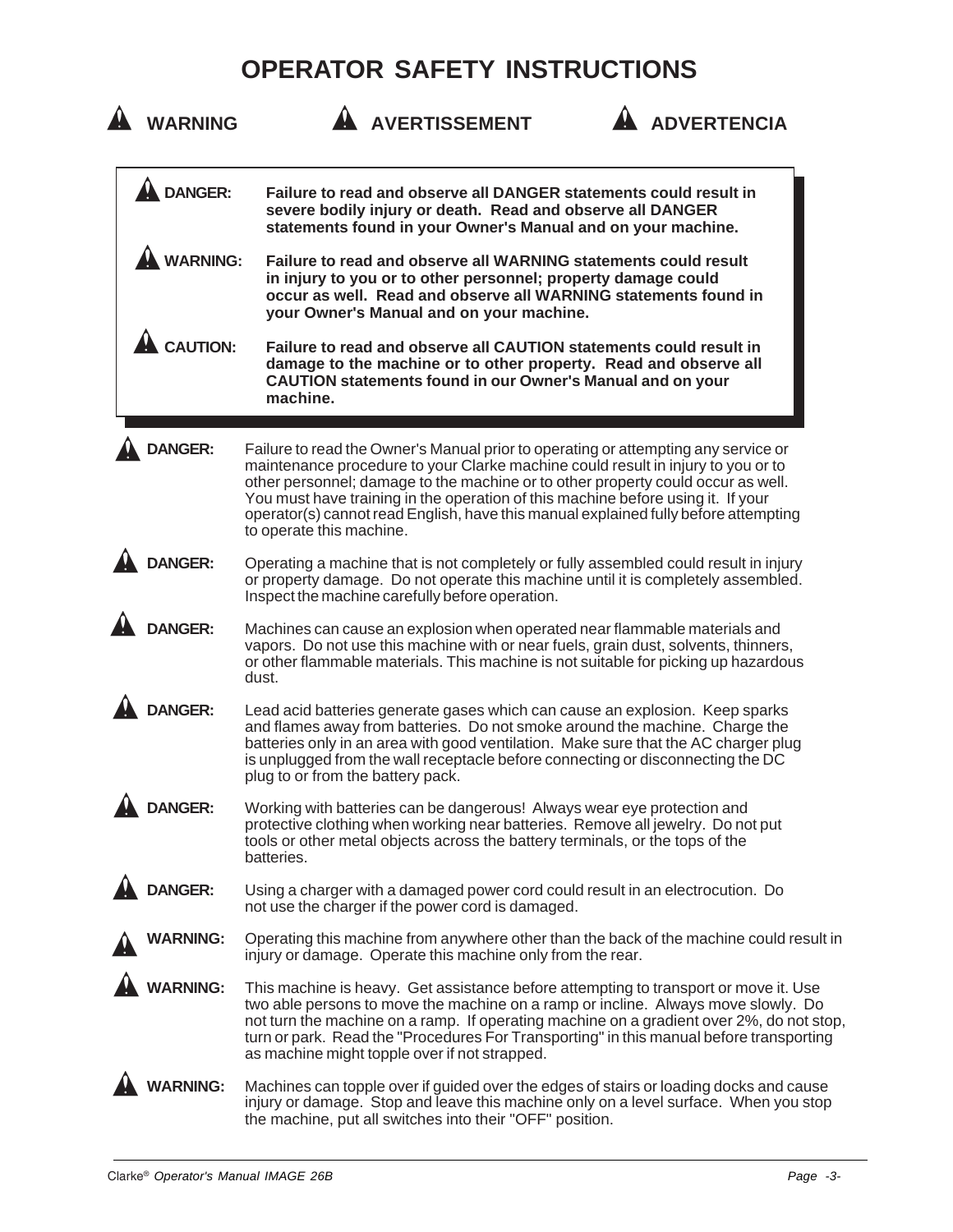| <b>WARNING:</b> | This machine is not equipped with a parking brake. Never leave the machine unattended.<br>For added safety, always place a chock in front of and behind the drive wheel.                                                                                                                                                                                                                                                          |
|-----------------|-----------------------------------------------------------------------------------------------------------------------------------------------------------------------------------------------------------------------------------------------------------------------------------------------------------------------------------------------------------------------------------------------------------------------------------|
| <b>WARNING:</b> | Maintenance and repairs performed by unauthorized personnel could result in damage or<br>injury. Maintenance and repairs must be performed by authorized Clarke personnel only.                                                                                                                                                                                                                                                   |
| <b>WARNING:</b> | Any alterations or modifications of this machine could result in damage to the machine or<br>injury to the operator or other bystanders. Alterations or modifications not authorized by<br>the manufacturer voids any and all warranties and liabilities.                                                                                                                                                                         |
| <b>WARNING:</b> | Electrical components of this machine can "short-out" if exposed to water or moisture.<br>Keep the electrical components of the machine dry. Wipe the machine down after each<br>use. For storage, keep the machine in a dry building.                                                                                                                                                                                            |
| <b>ARNING:</b>  | Operating a machine without observing all labels and instructional information could result<br>in injury or damage. Read all machine labels before attempting to operate. Make sure all<br>of the labels and instructional information are attached or fastened to the machine. Get<br>replacement labels and decals from your Clarke distributor.                                                                                |
| <b>ARNING:</b>  | Wet floor surfaces can be slippery. Water solutions or cleaning materials used with this<br>type of machine can leave wet areas on the floor surface. These areas can cause a<br>dangerous condition for the operator or other persons. Always put "Caution" signs<br>around/near the area you are cleaning.                                                                                                                      |
| <b>WARNING:</b> | Improper discharge of waste water may damage the environment and be illegal.<br>The United States Environmental Protection Agency has established certain regulations<br>regarding discharge of waste water. Also, city and state regulations regarding this<br>discharge my be in effect in your area. Understand and follow the regulations in your<br>area. Be aware of the environment hazards of chemicals that you dispose. |
| <b>WARNING:</b> | Using water that is above 140°F can damage the machine. Do not use water where the<br>temperature is above 140°F.                                                                                                                                                                                                                                                                                                                 |
| <b>WARNING:</b> | To avoid personal injury to operators or bystanders, do not operate machine at full<br>traverse speed down inclines. Machine is heavy and can cause personnel injury and<br>property damage.                                                                                                                                                                                                                                      |
| <b>CAUTION:</b> | Your machine warranty will be voided if anything other than genuine Clarke parts are used<br>on your machine. Always use Clarke parts for replacement.                                                                                                                                                                                                                                                                            |
| <b>CAUTION:</b> | Use of this machine to move other objects or to climb on could result in injury or damage.<br>Do not use this machine as a step or furniture. Do not ride on this machine.                                                                                                                                                                                                                                                        |
| <b>AUTION:</b>  | Carpet damage can occur if carpet has not adequately dried before traffic resumes. Stay<br>off the carpet until it is dry.                                                                                                                                                                                                                                                                                                        |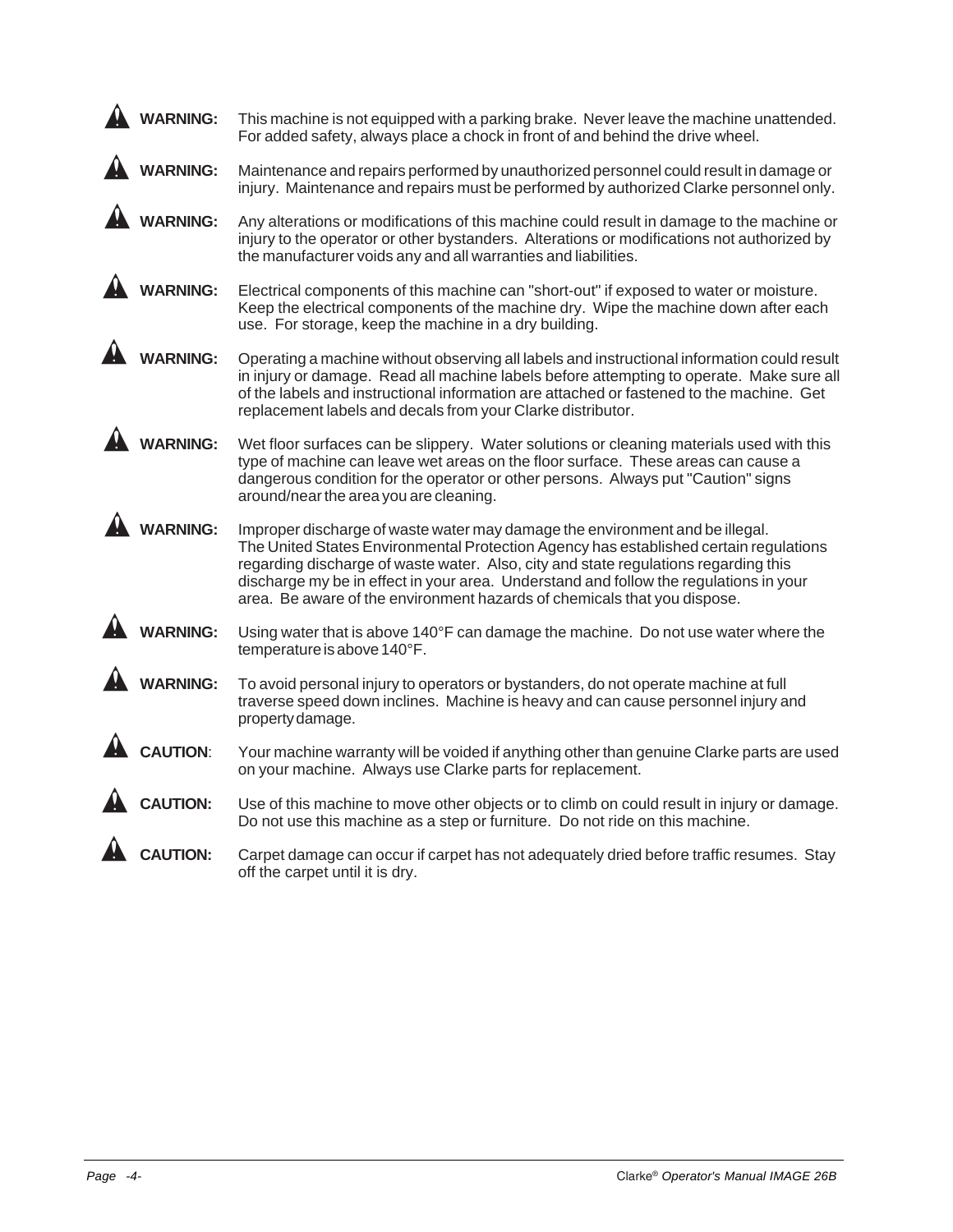#### **INTRODUCTION AND MACHINE SPECIFICATIONS**

The **IMAGE 26B** is a one-piece, self-propelled carpet extractor designed for cleaning carpet. The machine applies cleaning solution to the carpet and then removes the dirty solution and soil with a recovery tool.

#### **Features:** Easy to Operate Interex cleaning system. Brush pressure gauge. Variable speed transaxle (forward and reverse) Adjustable brush pressure. Adjustable traverse speed. Rugged 10-gauge mainframe. **Large capacity, compact size.**  Easy access for serviceability. Large recovery tank opening for easy cleaning. Smooth 10", non marking, tread-less drive wheels. Accessory tool connection. No fatigue, dead man switch mounted on control handle. Dual tangential discharge vac motors ◆ Circuit breaker protection for traverse, brush, pump and vac motors. Automatic shut-off when recovery tank is full. Adjustable bypass pump.

- **Solution level indicator.**
- Low voltage battery protection (solution and brush stop when low voltage condition occurs)

|                             | <b>IMAGE 26B, 36V</b>          |
|-----------------------------|--------------------------------|
| <b>Solution Pump</b>        | 100 psi Adjustable By-pass     |
| <b>Solution Tank</b>        | 30 Gallon                      |
| <u>Capacity</u>             |                                |
| <b>Recovery Tank</b>        | 30 Gallon                      |
| <b>Capacity</b>             |                                |
| <b>Water Lift</b>           | 76" Functional WL 150/CFM      |
| Vacuum                      | 2 Tangential discharge,        |
|                             | three-stage motors             |
| <b>Batteries</b>            | 312V 195AH Batteries           |
| <b>Spray Jets</b>           | <b>Quick Change Nozzles</b>    |
| <b>Brush Size</b>           | 4" x 23"                       |
| <b>Dimensions</b>           | 48" x 26" x 43"                |
| <b>Weight (w/batteries)</b> | 650 lbs.                       |
| <b>Shipping Weight</b>      | 922 lbs.                       |
| <b>Dimensions</b>           | 56" x 28" x 46" (41.7 cu. ft.) |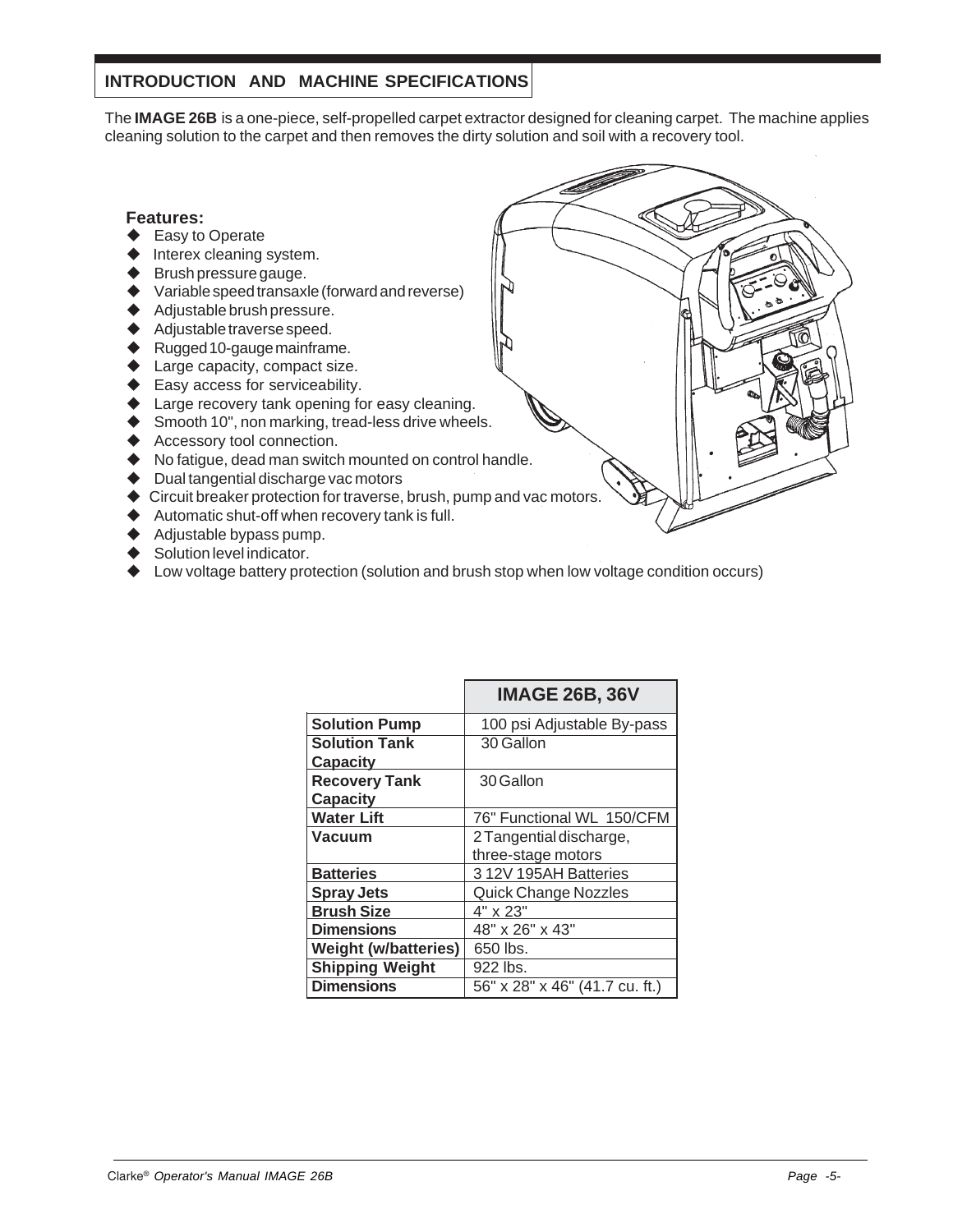#### **TRANSPORTING THE MACHINE**

#### **How to Put the Machine in a Van or Truck**



**WARNING: The machine is heavy. Make sure you use two able persons to help assist the machine up the ramp.**

- 1. Make sure the loading ramp is no less than eight feet long and strong enough to support the machine.
- 2. Make sure the ramp is clean and dry.
- 3. Secure the ramp in position.
- 4. Lift the brush assembly into an upright position.
- 5. Align the machine on a level surface ten feet in front of the ramp.
- 6. Push the machine to the top of the ramp.
- 7. Tie down the machine.

#### **How to Remove the Machine From A Van Or Truck**

- 1. Make sure there are no obstructions in the area.
- 2. Make sure the unloading ramp is no less than eight feet long and strong enough to support the machine.
- 3. Make sure the ramp is clean and dry.
- 4. Secure the ramp in position.
- 5. Untie the machine.



6. Assisting the machine down the ramp, position yourself to maintain a slow downward speed.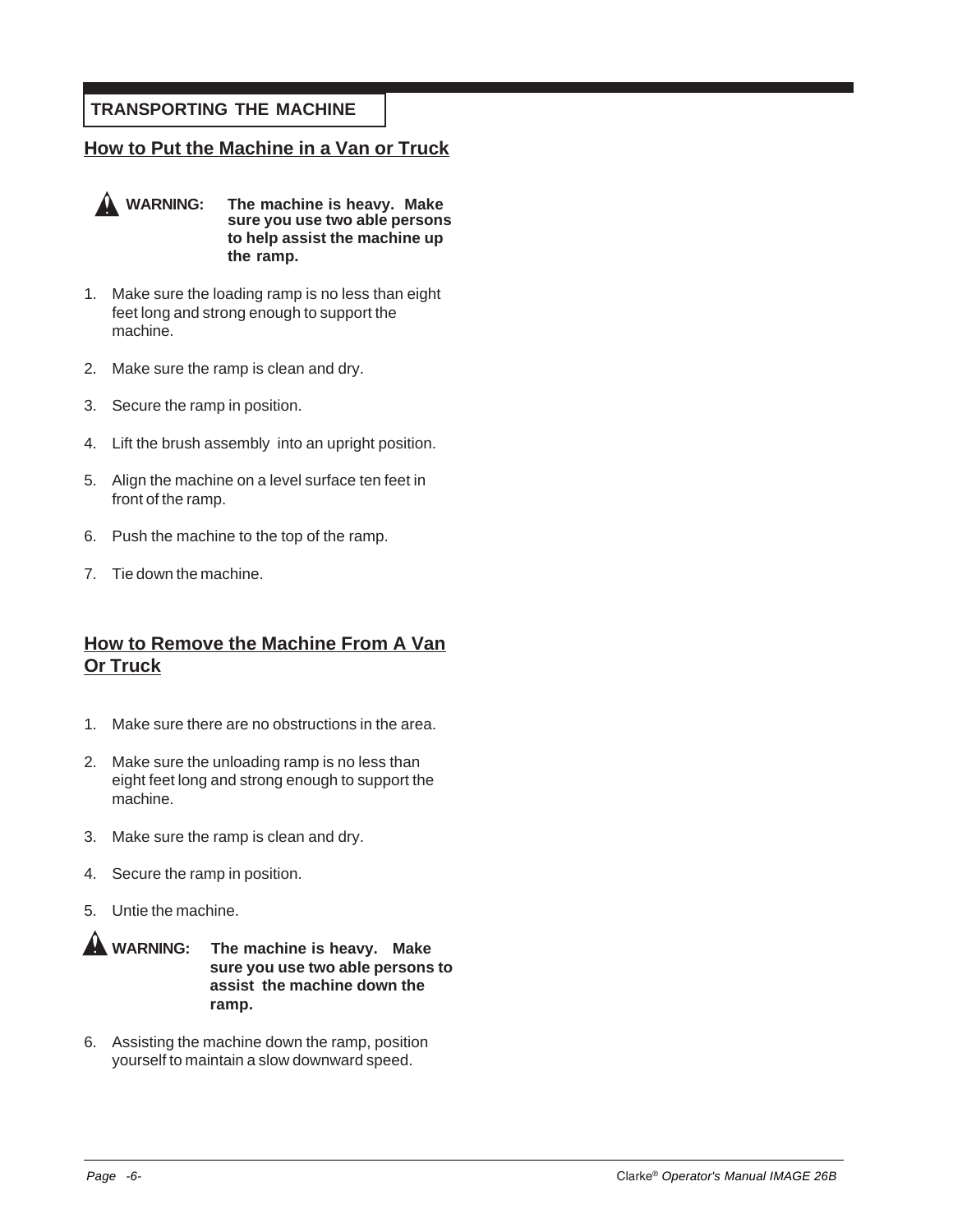#### **THE CONTROLS**

#### **Key Switch (See figure 1, A)**

The key switch is located on the control panel. **The key switch must be on before any function of the machine will work.** Turn to "O" for OFF and "I" for ON.

#### **Battery Meter (See figure 1,B)**

The battery meter indicates the relative charge on the battery pack. Do not continue to run the machine when the meter is in "red" area. This will shorten the life of the battery. **NOTE:** Low voltage will shut off solution and brush functions. Recover remaining solution and return to charge station.

#### **The Traverse Knob (See figure 2, A)**

The traverse knob is located on the left side of the control panel. The traverse knob controls the speed of the machine. For faster speeds, turn the knob to the right. For slower speeds, turn the knob to the left. Light bars indicate traverse speed. Twenty feet per minute is optimum cleaning speed.

#### **The Traverse Meter (See figure 2, B)**

The lights on the meter indicate the cleaning range. Speeds in the 1 to 10 light range indicate cleaning speeds for various conditions. Speeds above those indicated by the tenth light are used only for traversing to dumping, filling or charging locations.

#### **Variable Pump Pressure (See figure 2, C)**

The control knob is located on the right side of the control panel. The control knob can be adjusted clockwise to increase flow and pressure or counterclockwise to decrease flow and pressure. If streaking occurs increase pressure setting.

#### **WARNING: Do not operate the pump if the solution tank is empty. Damage to the pump could occur.**

#### **The Vacuum Switch**

The vacuum switch is activated by the recovery tool lift handle. The vacuum motors are switched on when the tool is lowered. The vac motors are switched off after a 10 second delay when the tool is raised.

#### **Accessory Vac Switch (See figure 3,A)**

The accessory vac switch is located on the lower left side of the control panel. This switch turns on the vac motors when the recovery tool is raised. This allows the use of accessory tools when connected to the recovery hose.

#### **Pump Switch (See figure 3,B)**

The pump switch allows the pump to be turned off when solution application is not required.



**Figure 1**



**Figure 2**



**Figure 3**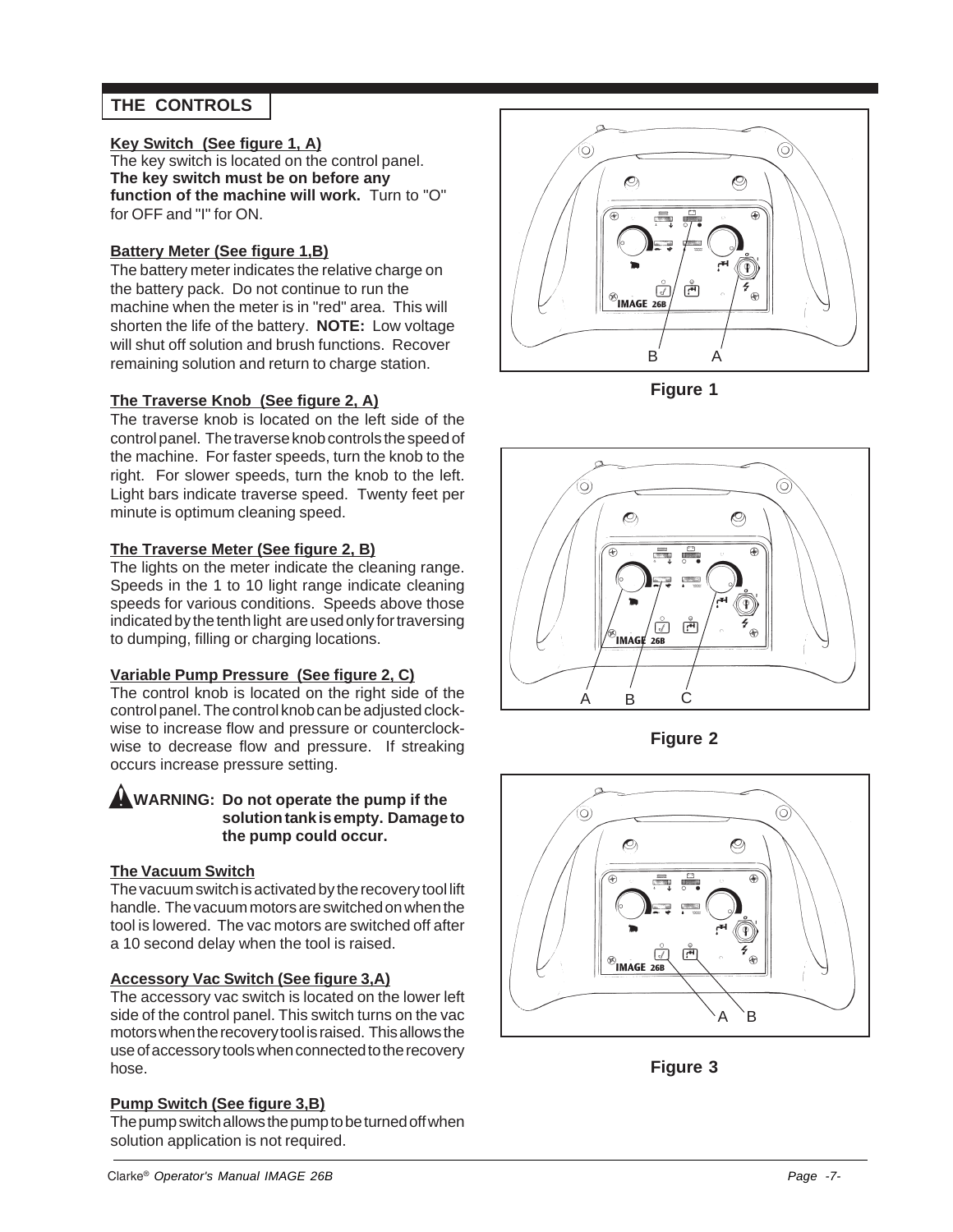#### **THE CONTROLS (cont.)**

#### **The Brush Adjustment Control Knob (See figure 4, A)**

The brush lift control knob is located at the rear of the machine. The knob is adjustable for many types of carpet. This setting need not be adjusted between uses. The settings are retained.

#### **Brush Pressure Meter**

The brush pressure meter indicates the relative amount of pressure the brush is putting on the floor. To maximize run time on a battery charge, keep the light bars towards the center of the green area. To avoid damage to the brush motors, do not run the machine in the "red" area.

#### **The Recovery Tool Handle (See figure 5, A)**

The recovery tool handle is located on the back of the machine. This handle lowers the recovery tool and brush.

#### **Accessory Hose Connector (See figure 6, A)**

The accessory hose connector is used to hook-up optional auxiliary floor tools and to redirect the solution flow. Use hose coupler (P.N. 30108A) to connect accessory hose to recovery shoe hose.



**Figure 4**



**Figure 5**



**Figure 6**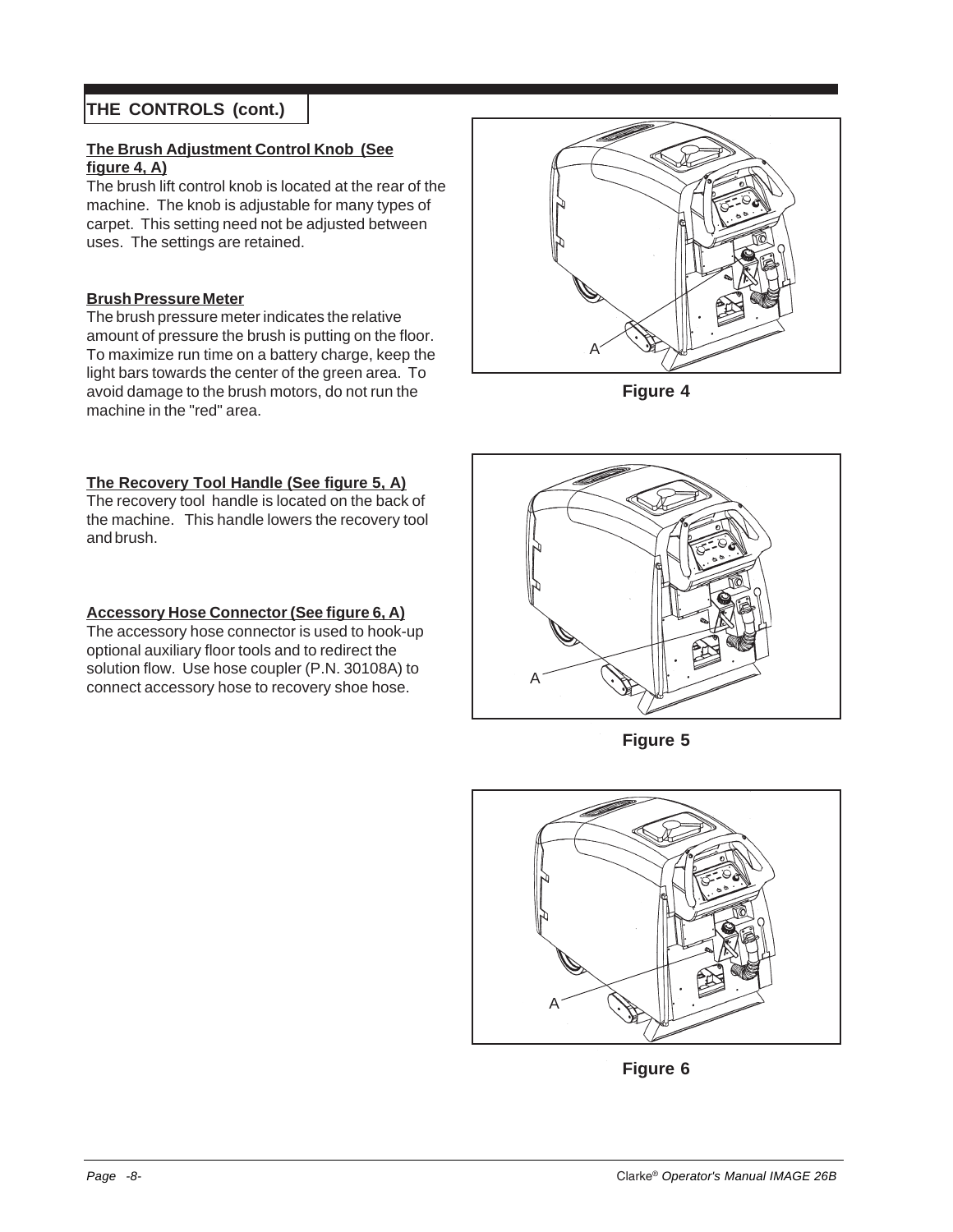#### **THE CONTROLS**

#### **The Traverse Switch (See figure 7, A)**

The traverse switch is located on the control handle. Light pressure with the thumb or hand activates the traverse for forward movement.

#### **The Reverse Switch (See figure 7, B)**

The reverse switch is the white button located on top of the handle. Reverse traverse is achieved by simultaneously pressing the traverse and reverse buttons.

#### **Solution Tank (See figure 8, A)**

The solution tank is top center of the machine. The solution tank fill opening is located in the center of the tank at the front of the machine.

#### **Solution Tank Drain Hose and Solution Level Indicator (See figure 8,B)**

The solution drain hose is on the lower left at the back of the machine. To drain, pull the clear hose free of the top hosebarb and lay the hose into drain. Reconnect when finished.

#### .**Recovery Tank (See figure 8, C)**

The recovery tank is mounted in the rear center position on the machine.

#### **Recovery Tank Drain Hose (See figure 8, D)**

The recovery drain hose is located at the center right at the back of the machine.

#### **Battery Tray (See figure 9, A-C))**

The battery tray must be pulled out of the machine on the front bridge in order to change batteries or check electrolyte. To lower bridge, grasp handle and pull up firmly to insure handle is extended fully (A). Lower bridge (B). Release lever on left side of battery tray (C) and pull tray out slowly until latch arm engages in slot on bridge (D) . To return battery tray to operating position, release lever and slide tray back into machine until lever engages in frame. Raise and latch bridge. Close front.



**Figure 7**



**Figure 8**

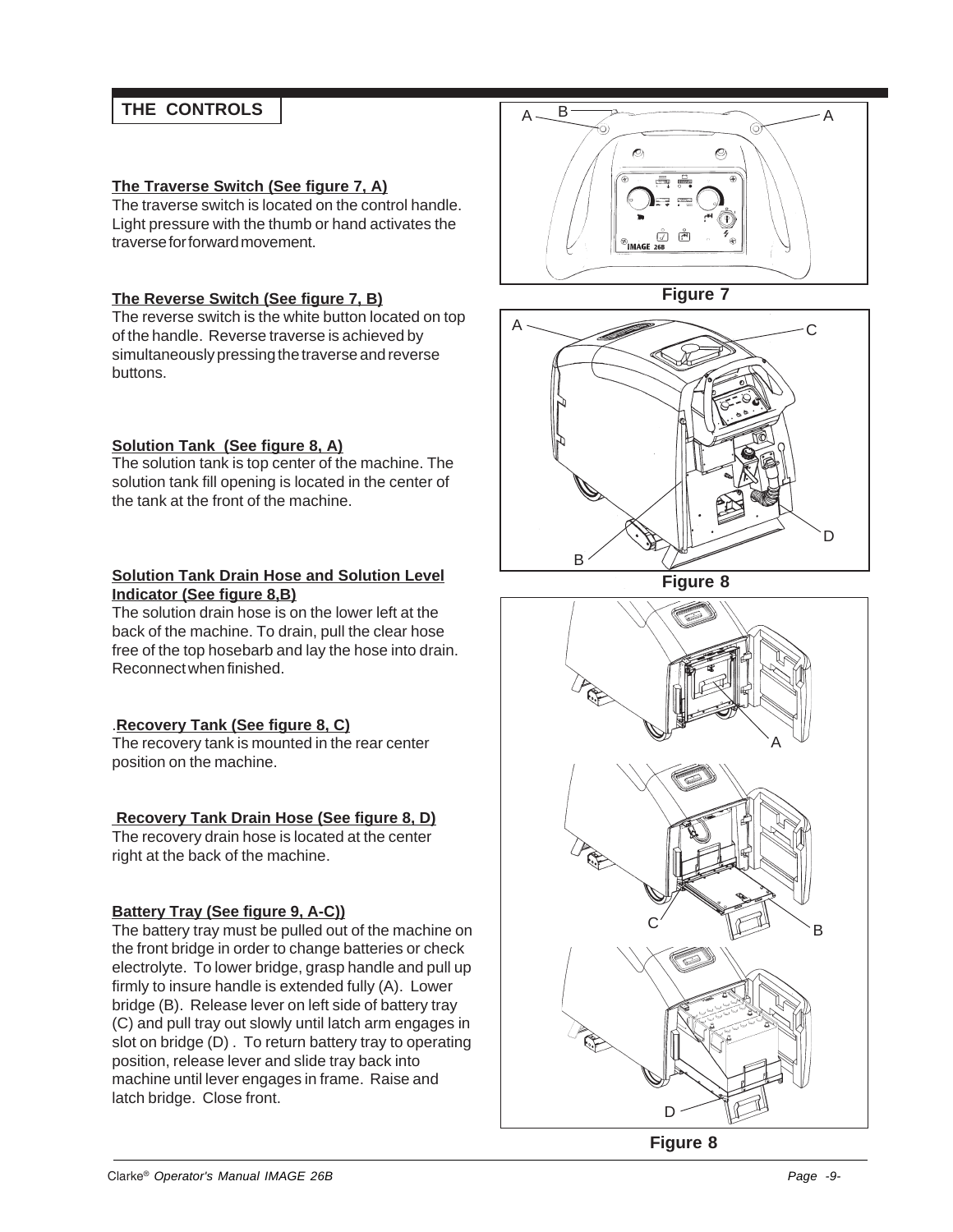#### **HOW TO PREPARE THE MACHINE FOR OPERATION**

The Image 26B uses three 12-Volt batteries. The batteries are located on a battery tray that can be accessed by opening the front cover and lowering the front bridge. To install the batteries, follow this procedure:

- 1. Turn key switch off.
- 2. Make sure both tanks are empty.
- 3. Place the batteries in the battery tray as shown in figure 10.
- **WARNING: Lifting batteries without help could result in an injury. Get help to lift the batteries. The batteries are heavy.**
- **WARNING: Working with batteries can be dangerous. Always wear eye protection and protective clothing when working near batteries. NO SMOKING!**
	- 4. Connect the battery cables between batteries and install long battery cable assembly as indicated. See figure 10.
	- 5. Join the connector from the battery pack to the connector on the front of the machine. Raise and latch front bridge and close front cover. See figure 11, A.

**NOTE**: Charge the batteries before using the machine.

#### **Battery Maintenance**

The electrical power to operate the machine comes from the storage batteries. Storage batteries need preventative maintenance.

To maintain the batteries in good condition, follow these instructions:

- 1. Keep the electrolyte at the correct level. The correct level is between 1/4" below the bottom of the tube in each cell and above the tops of the plates. Check the level of the electrolyte each time you charge the batteries. See figure 12.
- **NOTE**: Check the level of electrolyte prior to charging the batteries. Be sure the plates in each cell are covered with electrolyte. Do not top off the cells prior to charging the battery. Electrolyte expands during charging. As a result, the electrolyte could overflow form the cells. Always top off the cells with distilled water after charging.



**Figure 10**



**Figure 11**

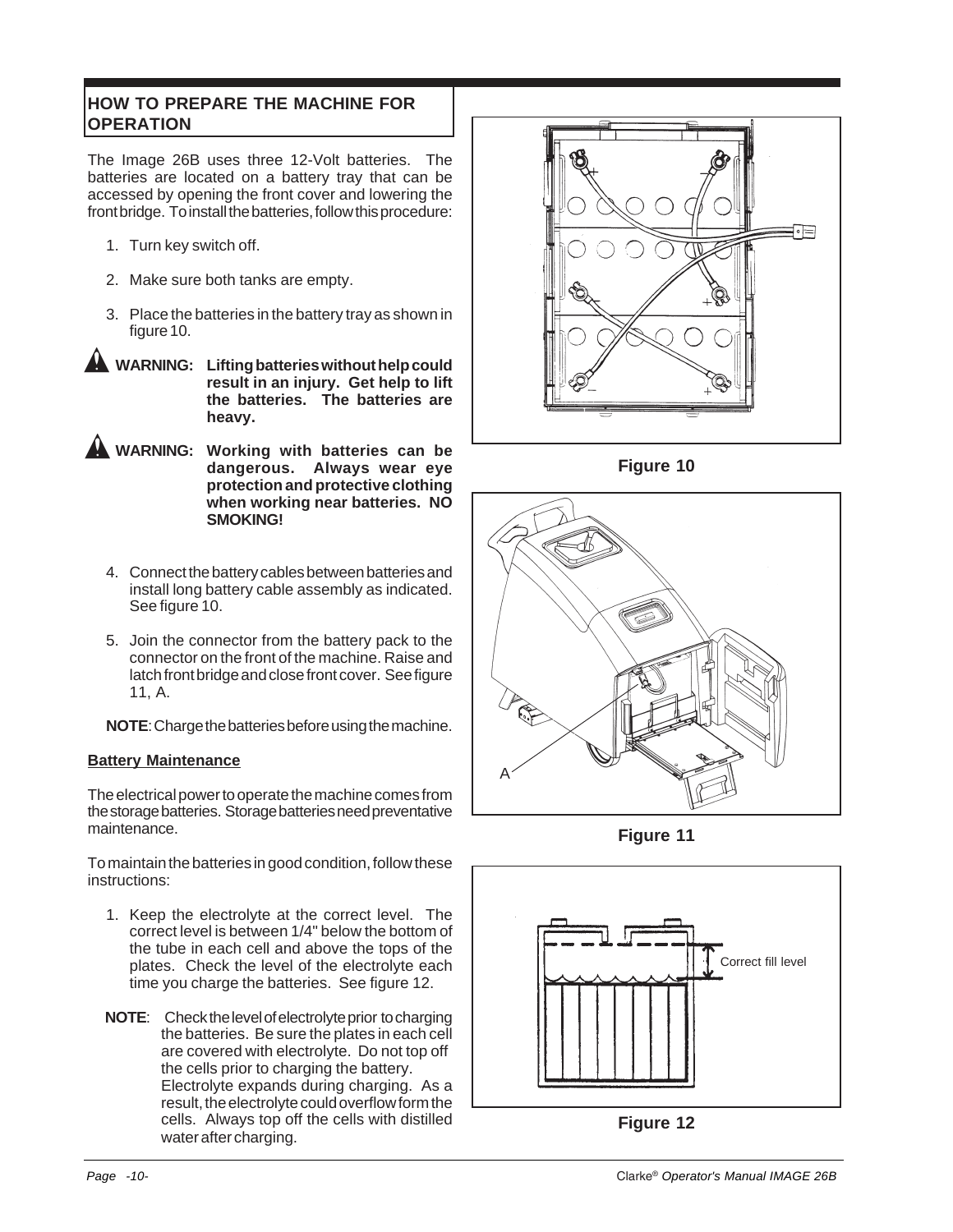#### **HOW TO PREPARE THE MACHINE FOR OPERATION**

**CAUTION: Irreversible damage will occur to the batteries if the electrolyte level does not cover the plates. Keep the electrolyte at the correct level.**

**CAUTION: Machine damage and discharge across the tops of the batteries can occur if the batteries are filled above the bottom of the tube in each cell. Do not fill the batteries up to the bottom of the tube in each cell. Wipe any acid from the machine or the tops of the batteries. Never add acid to a battery after installation.**

**A** CAUTION: Tap water may contain contami**nants that will damage batteries. Batteries must be re-filled with distilled water only.**

- 2. Keep the tops of the batteries clean and dry. Keep the terminals and connectors clean. To clean the top of the batteries, use a damp cloth with a weak solution. To clean the terminals and connectors, use a terminal and connector cleaning tool. Do not allow ammonia or bicarbonate of soda to get into batteries.
- 3. Keep the batteries charged.

#### **How to Charge the Batteries**

| A WARNING:      | Charging the batteries in an area<br>without adequate ventilation<br>could result in an explosion. To<br>prevent an explosion, charge the<br>batteries only in an area with<br>good ventilation.                                                                                                                      |
|-----------------|-----------------------------------------------------------------------------------------------------------------------------------------------------------------------------------------------------------------------------------------------------------------------------------------------------------------------|
| <b>WARNING:</b> | Lead acid batteries generate<br>gases which could explode.<br>Keep sparks and flames away<br>from batteries. NO SMOKING!                                                                                                                                                                                              |
| <b>WARNING:</b> | Failure to disconnect the AC<br>plug from the wall receptacle<br>before connecting or disconnect-<br>ing the DC connector on the<br>charger could result in an<br>explosion. Always disconnect<br>the AC plug from the wall recep-<br>tacle before connecting or<br>disconnecting the DC connector<br>on the charger. |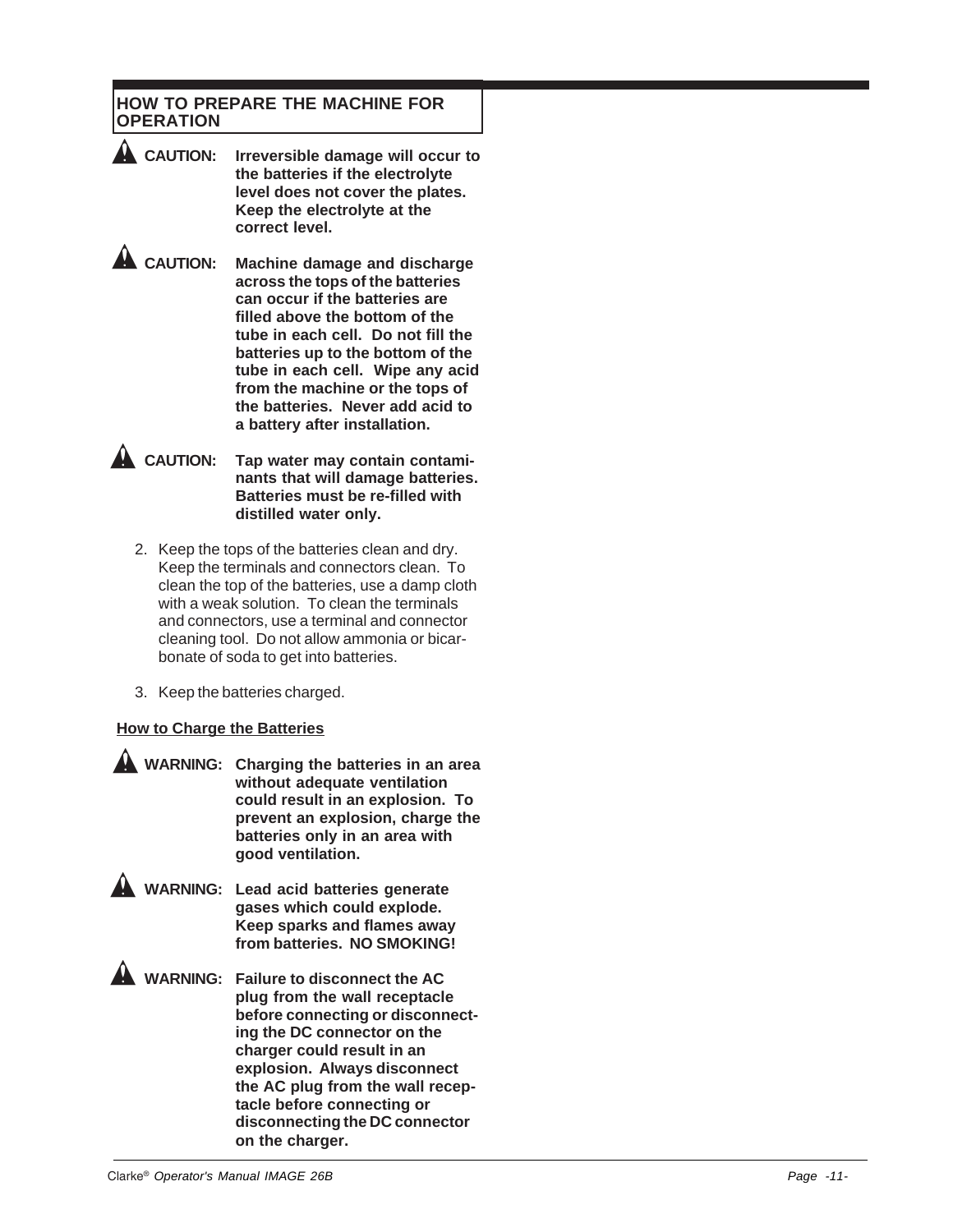#### **HOW TO PREPARE THE MACHINE FOR OPERATION**

To charge the batteries, follow this procedure:

- 1. Put the charger on a flat surface. Make sure the vents on the side are at least two inches away from walls and other objects. Make sure there are no objects near the vents on the bottom of the charger.
- 2. Make sure the key switch is in the "OFF" position.
- 3. Disconnect the battery pack connector from the control housing connector. See figure 13, A.
- 4. Connect the DC connector on the charger to the battery pack connector. See figure 14.
- 5. Connect the charger to a properly grounded single phase (3-wire) wall receptacle having the voltage, frequency, and ampere capacity specified on the nameplate of the charger.

For more instruction on the use of the charger, read the instruction book supplied with the charger.

**DANGER: Failure to read the operator's manual before operating this machine could result in injury to you or to other personnel, damage to the machine or to other property as well.**

**CAUTION: The antifreeze solution that is shipped in your machine will damage carpet. Flush the antifreeze solution from the system before using the machine.**

Your new machine has been shipped with antifreeze solution in the machine's system. This antifreeze must be flushed out prior to using the machine the first time.

To flush the antifreeze solution follow this procedure:

- 1. Move machine to a non-carpeted area with a floor drain.
- 2. Position the machine over the drain.
	- **NOTE: Drive wheels must be lifted off the ground for this step.**
- 3. Add a minimum of five (5) gallons of clean water to the solution tank. **NOTE: Do not use water that is hotter than 140°F.**



**Figure 13**



**Figure 14**

- 4. Turn the key switch to the "ON" position.
- 5. Press either of the traverse switches to activate spray.
- 6. Allow the solution to run through the machine over the floor drain until the solution tank is empty.
- 
- **CAUTION: Cleaning solution in the machine and tools can leak onto the carpet and cause light spots or stains. Do not leave the extractor or other cleaning machines or tools on the carpet when not in use.**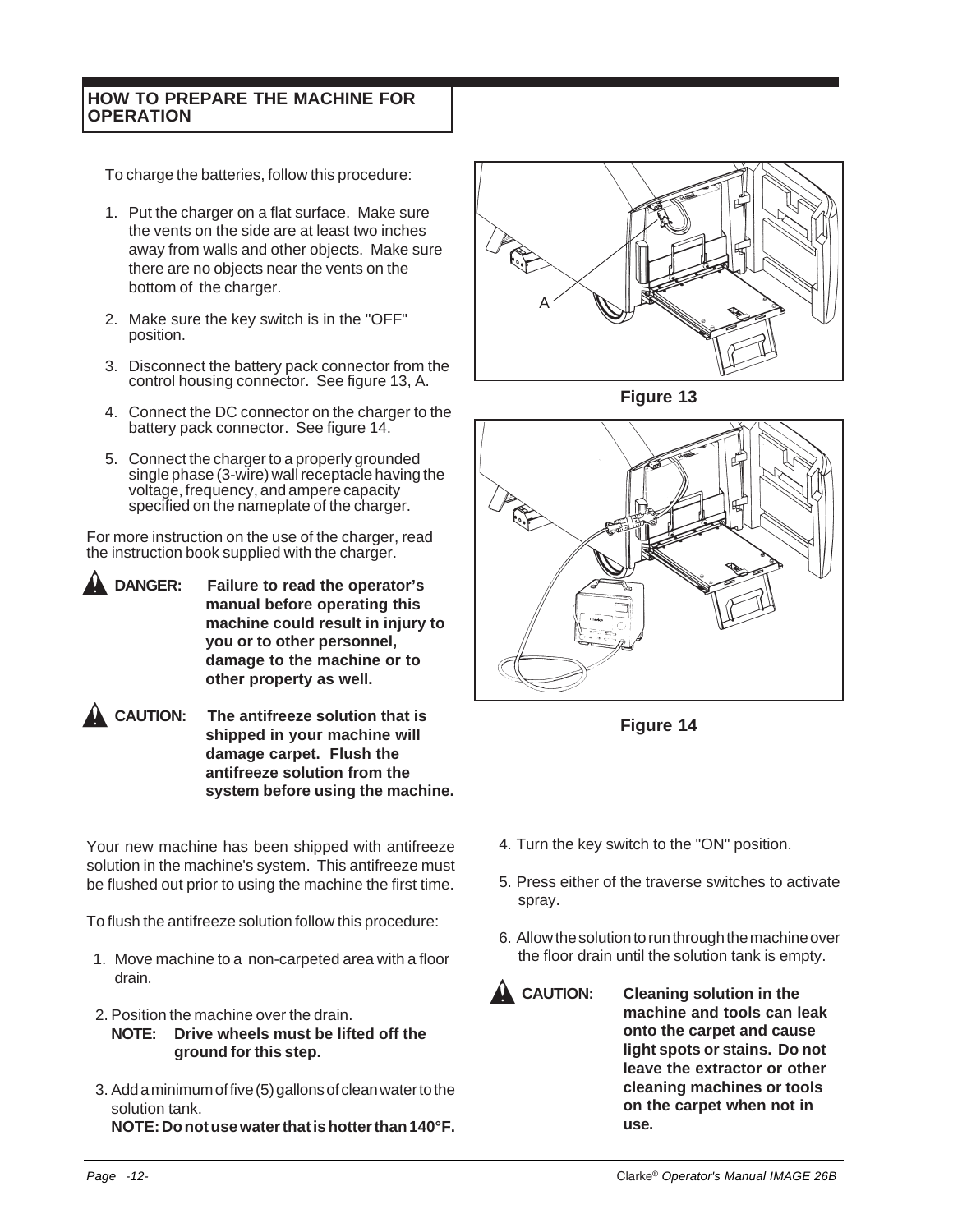#### **MACHINE OPERATING INSTRUCTIONS**

- **DANGER: Failure to read the operator's manual before operating this machine could result in injury to you or to other personnel, damage to the machine or to other property as well.**
- **CAUTION: Pump damage can occur if the pump is operated without water in the solution tank. Do not activate the pump if the solution tank is empty.**
- 1. Put water and cleaning solution into the solution tank. Clarke recommends using Clarkare® Extractor Concentrate as a cleaning solution. For every gallon of water, add between two and ten ounces of Clarkare®. The amount of cleaning solution used depends on the condition of the carpet.
- **DANGER: Electrocution could occur if machine is connected to an electrical outlet that is not properly wired or grounded. Always use a 3-wire electrical system connected to electrical ground. For maximum protection, use a circuit that is protected by a ground fault circuit interrupter (GFCI). Consult your electrical contractor.**
- 2. Make sure battery pack is plugged into machine.
- 3. Turn the key switch to the "ON" position.
- 4. Turn the traverse speed control to the desired position.
- 5. Turn pump pressure knob to desired setting.
- 6. Lower the recovery tool.
- 7. Apply pressure to either traverse switch on the control handle.
- 8. Adjust the brush to the proper carpet height setting.
- 9. Guiding the machine by the control handle, move across the floor in the forward direction.
- 10. Follow the path sequence.

**NOTE:** By properly planning the cleaning pattern, a minimum number of turns will need to be made. See figures 15a and 15b.

#### Low Voltage Condition:

**NOTE:** Verify battery condition under use. If batteries are discharged, pump and brush motor will not function. Vacuum and traverse contiue to allow water recovery and ability to return to charging station.



**Figure 15a**



**Figure 15b**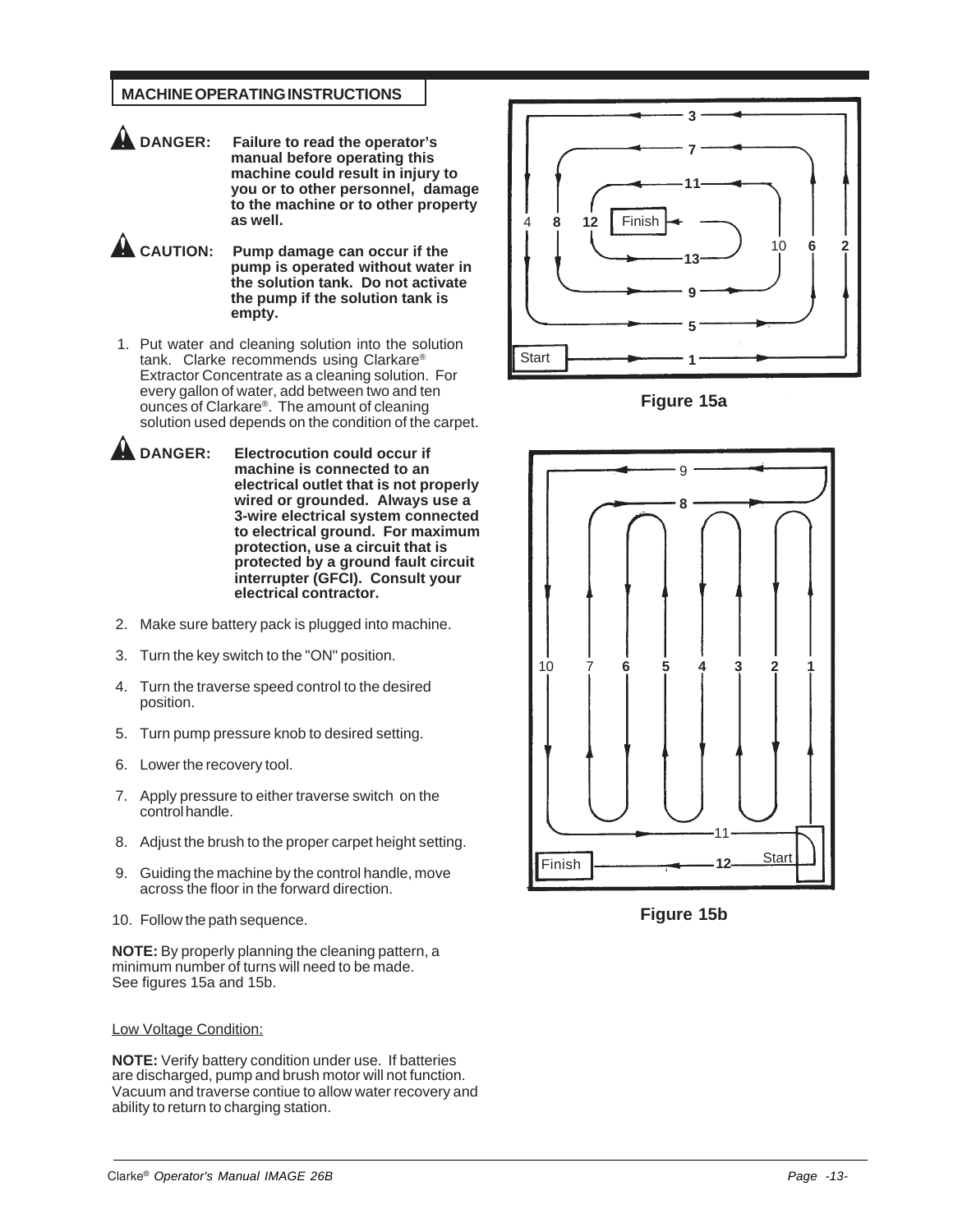#### **MACHINE OPERATING INSTRUCTIONS**

11. When cleaning in a corner, raise the brush, maneuver the machine as illustrated in figure 16. Lower the recovery tool and proceed with cleaning.

**NOTE:** If the extractor removes an excess amount of foam from the carpet, add a defoamer such as Clarkare ® Defoamer Concentrate to the recovery tank. The amount needed will vary according to the amount of detergent already in the carpet.

To stop the machine follow these procedures:

- 1. Release pressure from the traverse switch on the control handle.
- 2. Raise the recovery tool handle to the "storage" position.
- 3. After a 10 second delay to allow all dirty solution to reach the recovery tank, the vacuum motors will automatically shut off.
- **WARNING: Failure to turn all switches to the "OFF" position could result in injury or machine damage. Always position all of the switches into their "OFF" position when not in use.**
- **WARNING: Machine can roll if left parked or unattended on an un-level surface and cause damage or injury. This machine is not equipped with a parking brake. Never leave the machine unattended. For added safety, always place a chock in front of and behind the drive wheel.**



**Figure 16**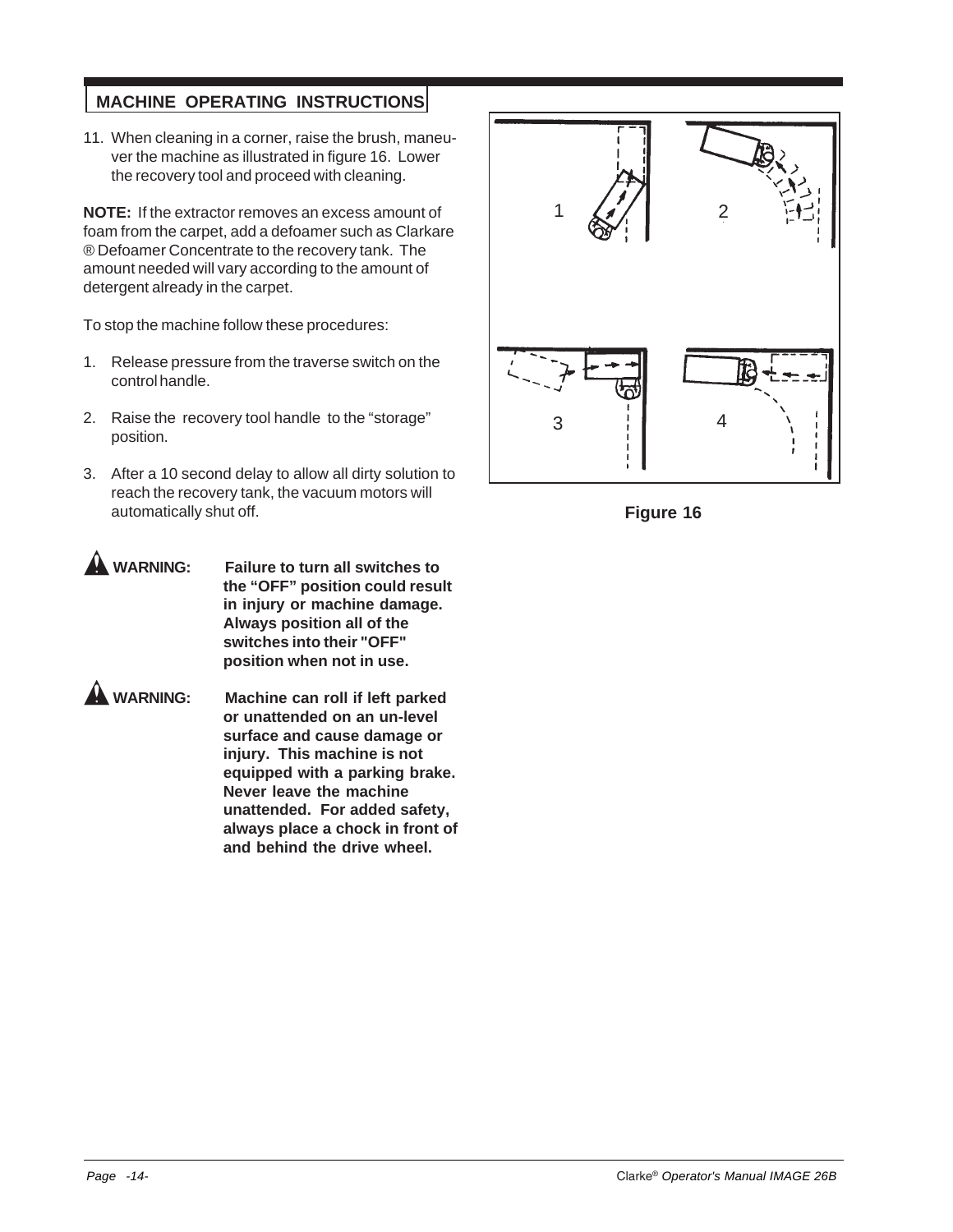#### **MACHINE OPERATING INSTRUCTIONS**

#### **After Each Use of the Machine**

- 1. Turn main power switch to off position.
- 2. Drain and rinse out the recovery and the solution tank following this procedure:

#### For Recovery Tank

- a. Position the machine close to a floor drain or an appropriately sized bucket or container.
- b. Remove the hose from the fitting on the back of the machine.
- c. Put the end of the hose over a drain or bucket.
- d. Twist drain plug cap to release and drain tank.

#### For Solution Tank

- a. Remove clear hose from top connector.
- b. Position in appropriate container or floor drain.
- c. Drain tank.

**NOTE: Draining process can be expedited by removing vac hose from recovery tool and inserting solution drain hose. Start vac motor after inserting hose. (See figure 17)**

#### **NOTE: Make sure to drain both the recovery tank and the solution tank.**

- 3. Use a clean dry cloth to wipe out both tanks and the recovery tool, both inside and out.
- 4. Leave the tanks and drain hoses open to dry in the air.
- 5. Inspect and clean the filter screen between the solution tank and pump.

#### **After Cleaning the Carpet**

- 1. Do not walk or place heavy objects on the carpet for at least four hours or until the carpet is dry to the touch.
- 2. Vacuum right after the carpet is dry and vacuum at least once a week, or as often as needed.

**CAUTION: You are responsible for Operator error. Clarke will not be held liable for damage to the carpet or for poor results because of the operator's errors.**

3. To speed drying time of the carpet try a Clarke Direct Air carpet dryer.



**Figure 17**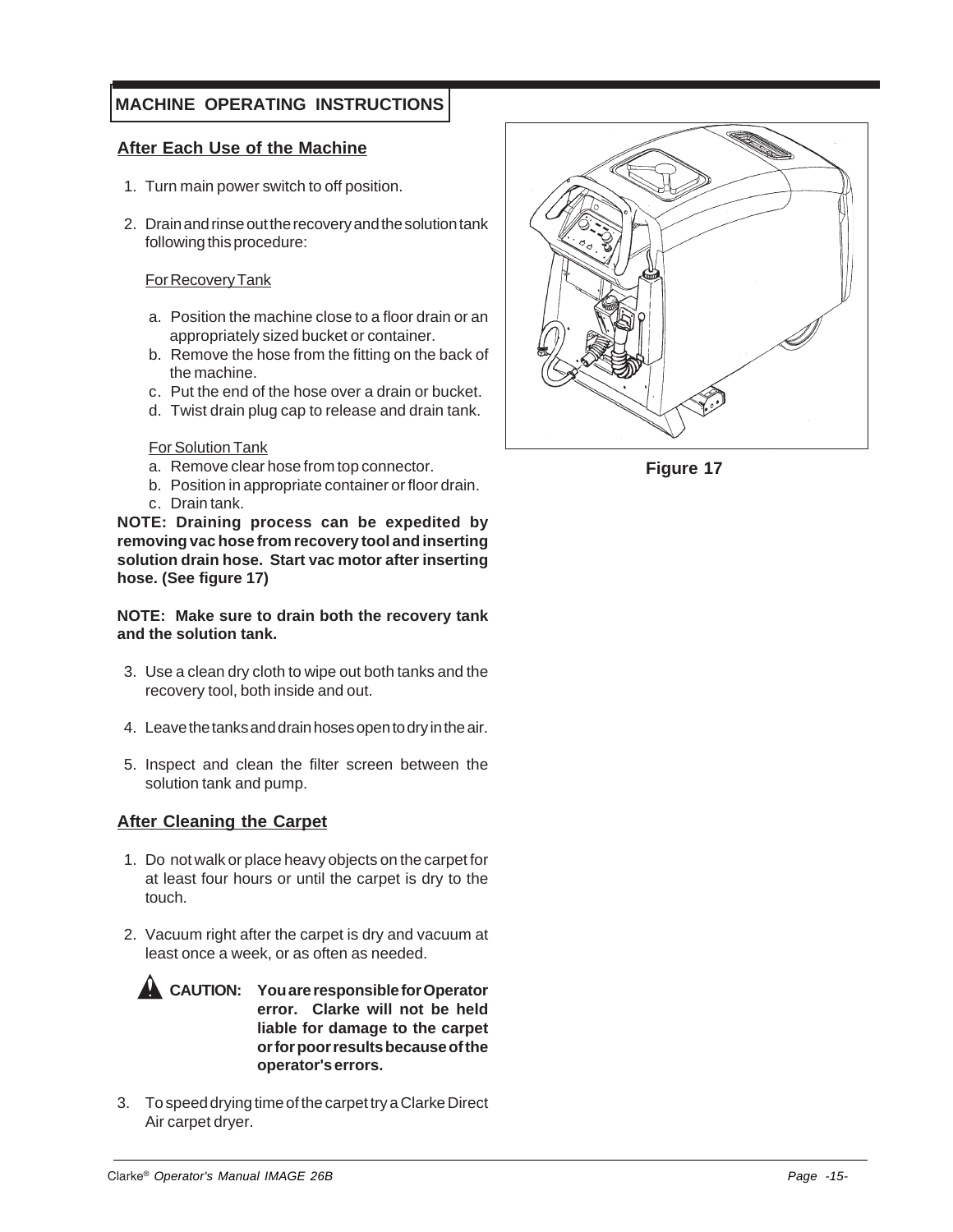#### **MAINTENANCE**

**WARNING: Machine damage or injury could occur if maintenance and repairs are performed by unauthorized personnel. Maintenance and repairs must be done by authorized personnel only. Use only genuine Clarke parts.**

**NOTE:** For maintenance of optional tools, read the manual that is supplied with the tools.

**Always empty the solution and recovery tanks before performing any maintenance to the machine.**

#### **After Each Use of the Machine**

- 1. To prevent damage to the valves and to the jets, flush one gallon of clean water through the solution system.
- 2. If the auxiliary tools have been used, be sure to flush them out with clean water.
- 3. Turn main power switch to off position.
- 4. Drain and rinse out the recovery tank.
- 5. Use a dry cloth to wipe the recovery tank, and the tools both inside and out.
- 6. Inspect and clean the filter screen in the inlet hose to the pump.

#### **How to Prevent Freezing Temperature Damage**

To prevent damage from freezing temperatures, follow this procedure:

- 1. Remove any solution remaining in the solution tank.
- 2. Make sure that the machine and the pump are completely dry.
- 3. Make sure the machine is at room temperature before using it.

#### **Electrical**

**NOTE:** For electrical repairs, return this machine to a Clarke authorized repair center.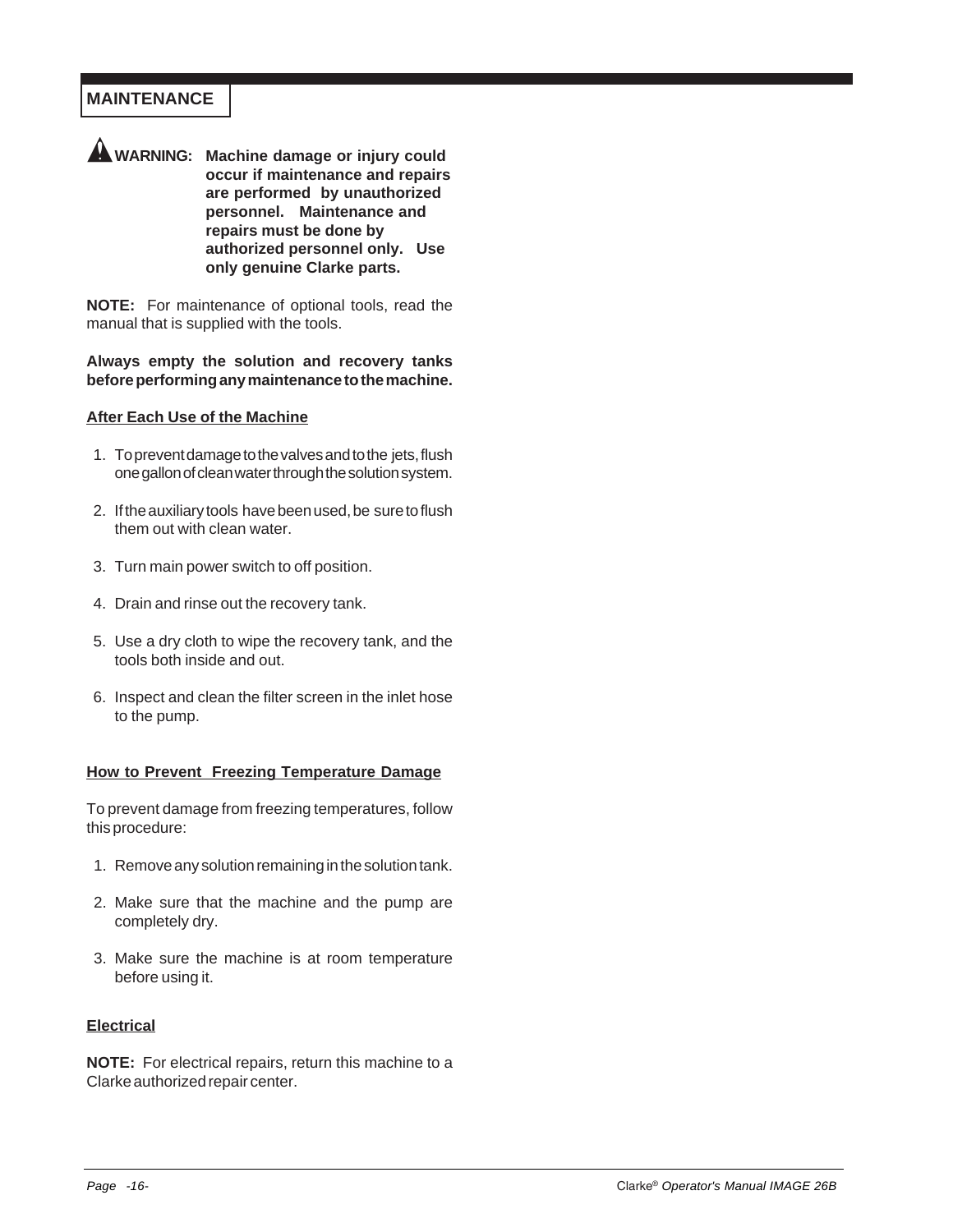#### **MAINTENANCE**

#### **Recovery Tool (See figure 18)**

The recovery tool is factory adjusted for optimum performance. If further adjustment is necessary, remove adjustment assembly. Loosen locknuts and lengthen or shorten dimension "A" as required.

#### **Vacuum Motor**

This machine has a vacuum motor that uses carbon brushes. The carbon brushes in the motor must be checked every three months, or every 500 hours of operation, whichever comes first.

#### **Changing the Brush**

The machine comes with one brush (PN 30167A):

- 1. **Black** for everyday, routine carpet maintenance (Part No. 30167A). This brush is supplied with the machine.
- 2. **Black with white bristles on end** for heavyduty restoration carpet cleaning (Part No. 30166A). This brush must be purchased separately.

These brushes are reversible. After bristles are worn reverse the direction the brush was placed on the machine.

To change the brush follow this procedure: *(The brush can be changed or rotated by using the quick change brush door, see figure 19.)*

- 1. Remove clamping knob.
- 2. Raise brush housing door approximately ¼ inch and pull out.
- 3. Swing door up to remove brush.
- 4. Remove the spacer and brush from the brush housing.
- 5. Place brush onto the shaft. Slide brush in and rotate until the pins catch. Slide spacer onto shaft.
- 6. Swing door down and slide onto shaft.
- 7. Replace clamping knob.



**Figure 18**



**Figure 19**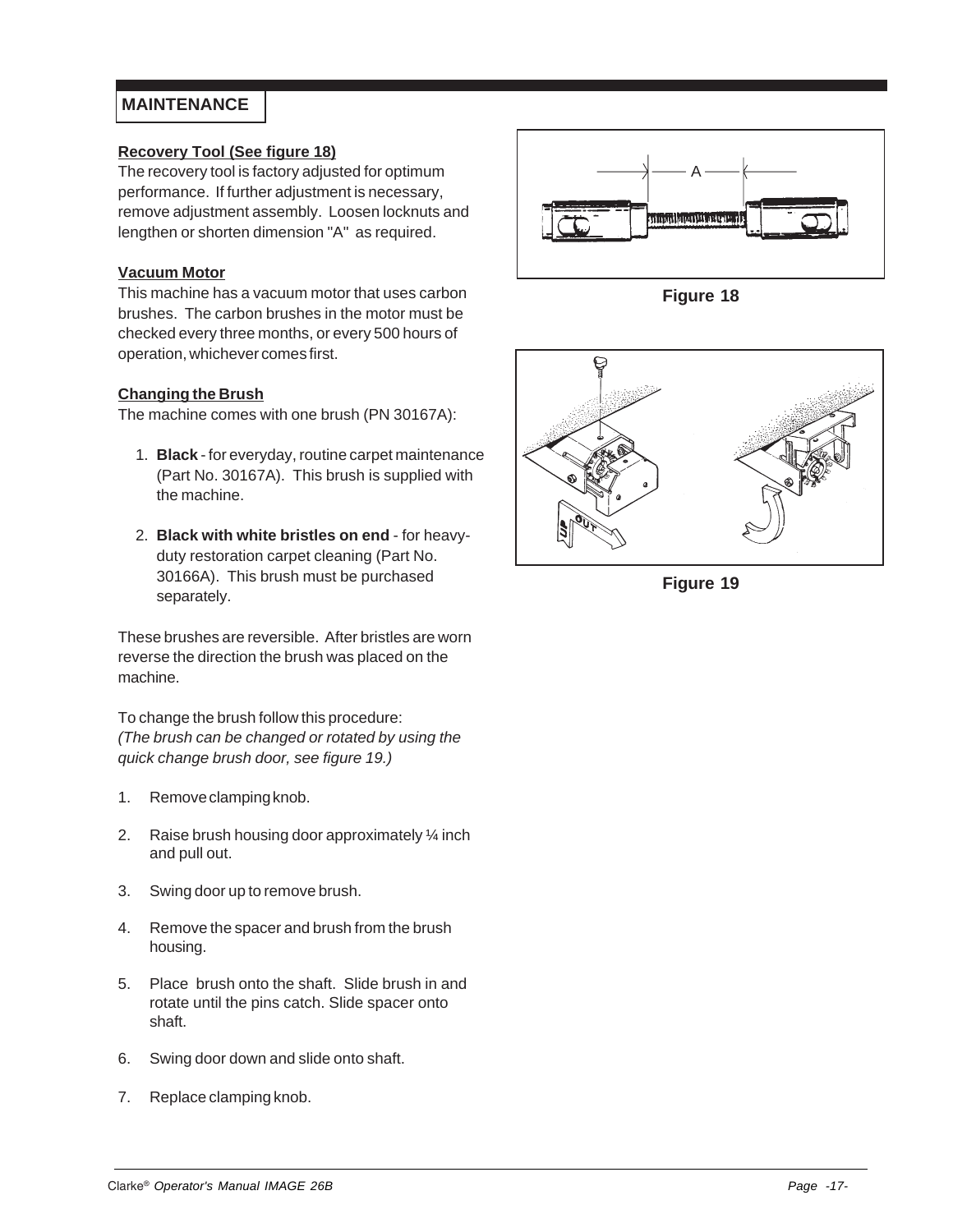#### **MAINTENANCE**

#### **Nozzles**

To remove the **nozzles** to clean or change nozzles, follow this procedure:

Recovery Tool

- 1. Grasp the nozzle cap assembly and twist counterclockwise to remove assembly from the spray bar.
- 2. Pull the nozzle out of the cap.
- 3. Clean or replace the nozzle.
- 4. Replace nozzle back into cap.
- 5. Twist nozzle cap assembly back onto the spray bar.

#### Brush Housing

- 1. Grasp spray bar and push towards brush motor to compress spring.
- 2. Swing out end of spray bar to remove it.
- 3. Pull nozzle assembly out to side of machine.
- 4. Firmly push nozzle in and turn 1/4 turn.
- 5. Pull nozzle out.
- 6. Clean and replace into nozzle assembly.
- 7. Replace nozzle assembly in brush housing.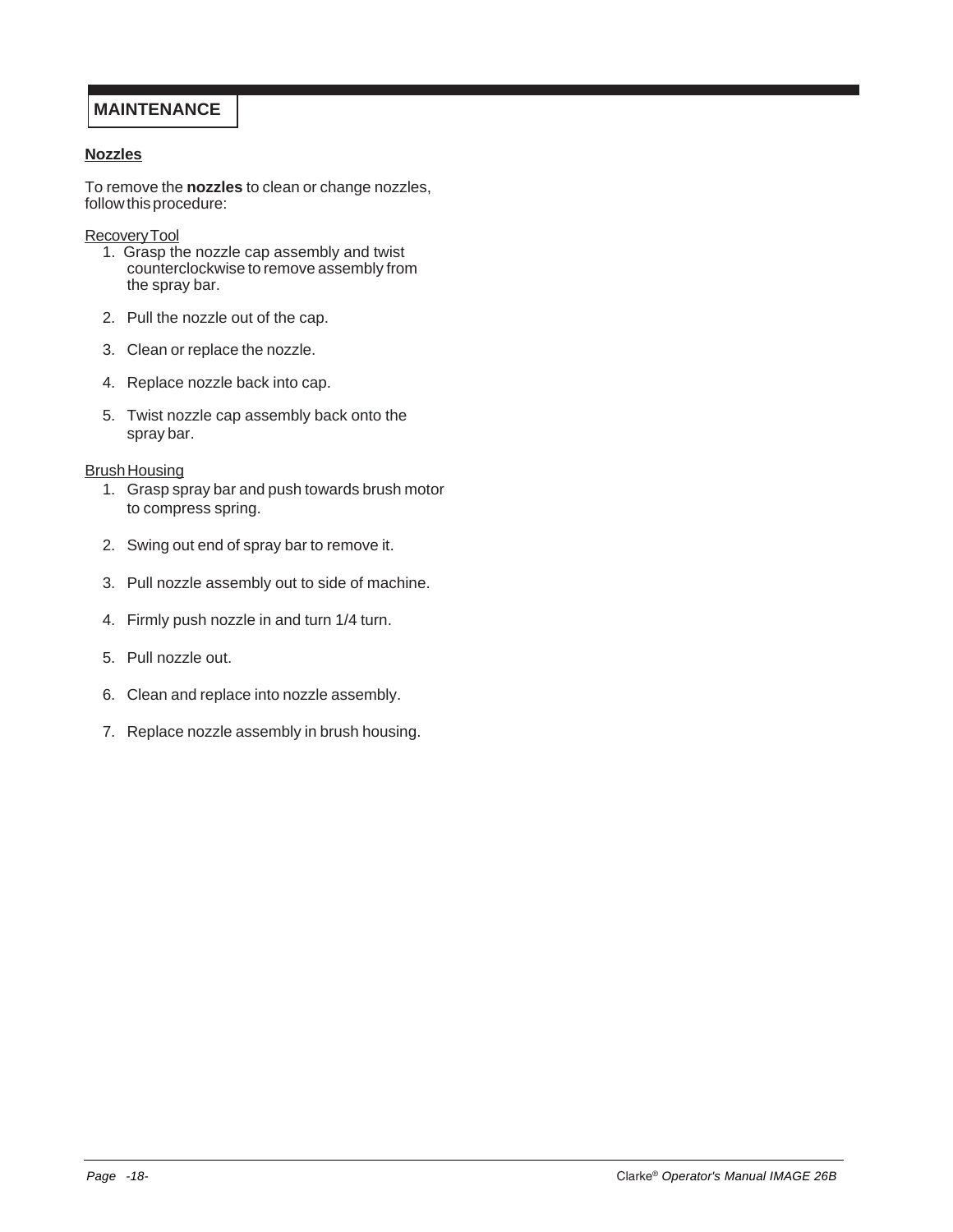# Clarke

# **IMAGE 26B**

# WASH&RINSE®

# **Section II Parts and Service Manual**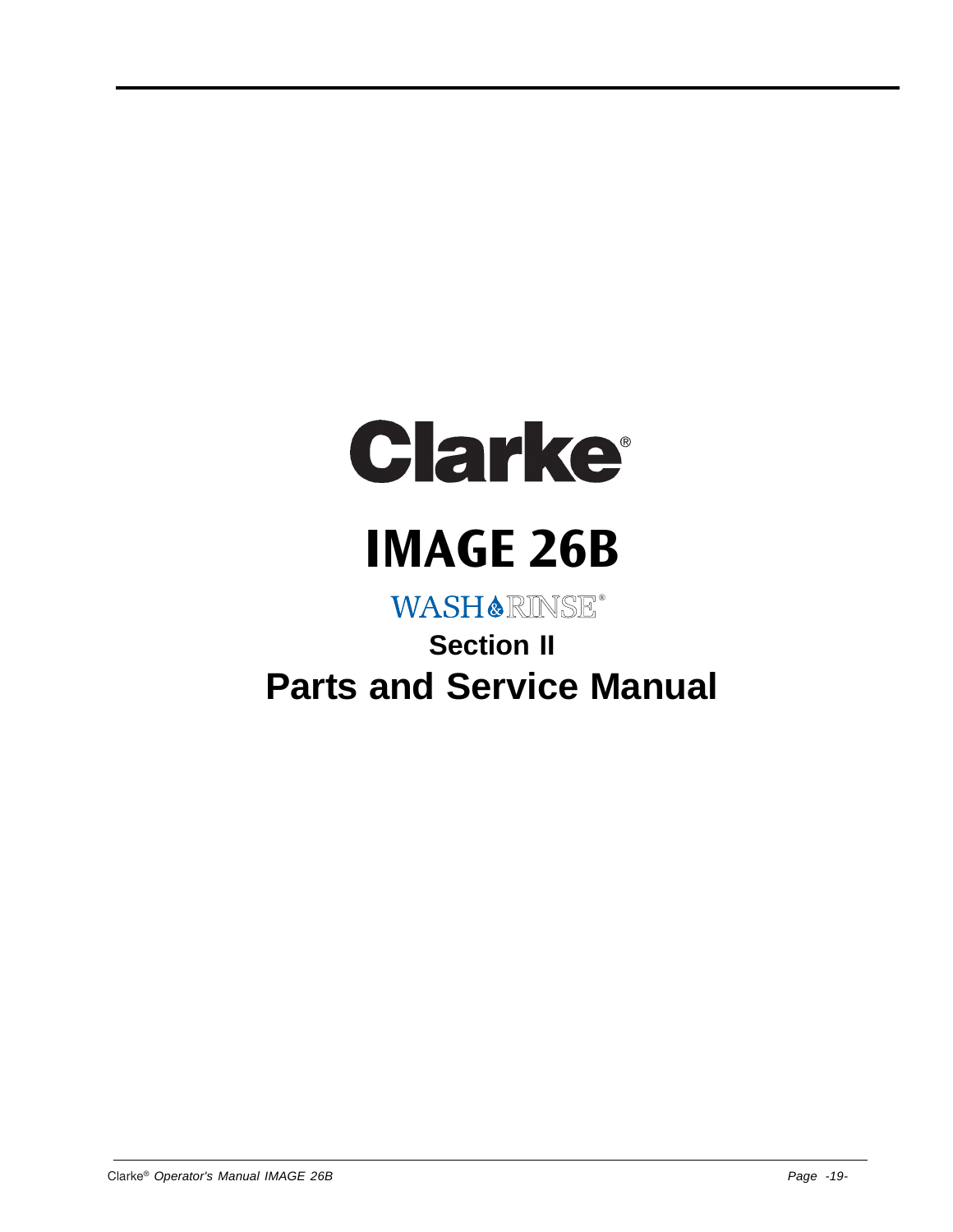## **How to Correct Problems in the Machine**

| <b>Problem</b>                                          | <b>Cause</b>                                               | <b>Action</b>                                      |
|---------------------------------------------------------|------------------------------------------------------------|----------------------------------------------------|
| The machine does not move.                              | The Power switch is off.                                   | Turn on the "Power" switch.                        |
|                                                         | The traverse switch is defective.                          | Contact an authorized Clarke<br>service person     |
| There is no solution flow.                              | Solution control dial in wrong position.                   | Turn dial to position for more flow.               |
|                                                         | The solution tank is empty.                                | Fill the solution tank.                            |
|                                                         | There is an obstruction in the<br>solution hose or filter. | Remove the obstruction from the hose<br>or filter. |
|                                                         | Solenoid is defective.                                     | Contact an authorized Clarke<br>Service person     |
|                                                         | Pump is defective.                                         | Contact an authorized Clarke<br>Service person.    |
|                                                         | Batteries are too low.                                     | Charge unit.                                       |
| The machine doesn't extract<br>solution from the floor. | The recovery tank is full.                                 | Drain the recovery tank.                           |
|                                                         | The recovery tool is not<br>resting on the floor.          | Lower and/or adjust the tool.                      |
|                                                         | Filter screen plugged                                      | Clean screen and replace.                          |
| The cleaning is not even.                               | The brush is worn.                                         | Replace the brush.                                 |
| service person.                                         | There is damage to the brush<br>module or spray assembly.  | Contact an authorized Clarke<br>Service person.    |
|                                                         | The solution level is low.                                 | Fill the solution tank.                            |
|                                                         | Batteries are too low.                                     | Recharge batteries.                                |
| Uneven or no spray from nozzles.                        | Dirty or plugged spray nozzles.                            | Clean the spray assembly or nozzles.               |
|                                                         | Worn spray nozzles.                                        | Replace spray assembly or nozzles.                 |
| Water leaks from the spray                              | Debris in the check valve.                                 | Contact an authorized Clarke<br>service person.    |
| nozzles with the pump "OFF".                            | Defective check valve.                                     | Contact an authorized Clarke<br>service person.    |
| There is no suction.                                    | The vac motor is not running.                              | Turn vac motor switch on.                          |
|                                                         | Vacuum hose obstruction.                                   | Remove the obstruction.                            |
|                                                         | Vac hose damaged.                                          | Replace the hose.                                  |
|                                                         | The dome gasket worn or damaged.                           | Replace the gasket.                                |
|                                                         | Motor brushes are worn.                                    | Replace motor brushes.                             |
|                                                         | Loose motor connection.                                    | Contact an authorized Clarke<br>service person.    |
|                                                         | Vac motor switch defective.                                | Contact an authorized Clarke<br>service person.    |
| Brush does not run or runs<br>intermittently.           | Batteries are too low.                                     | Charge Batteries.                                  |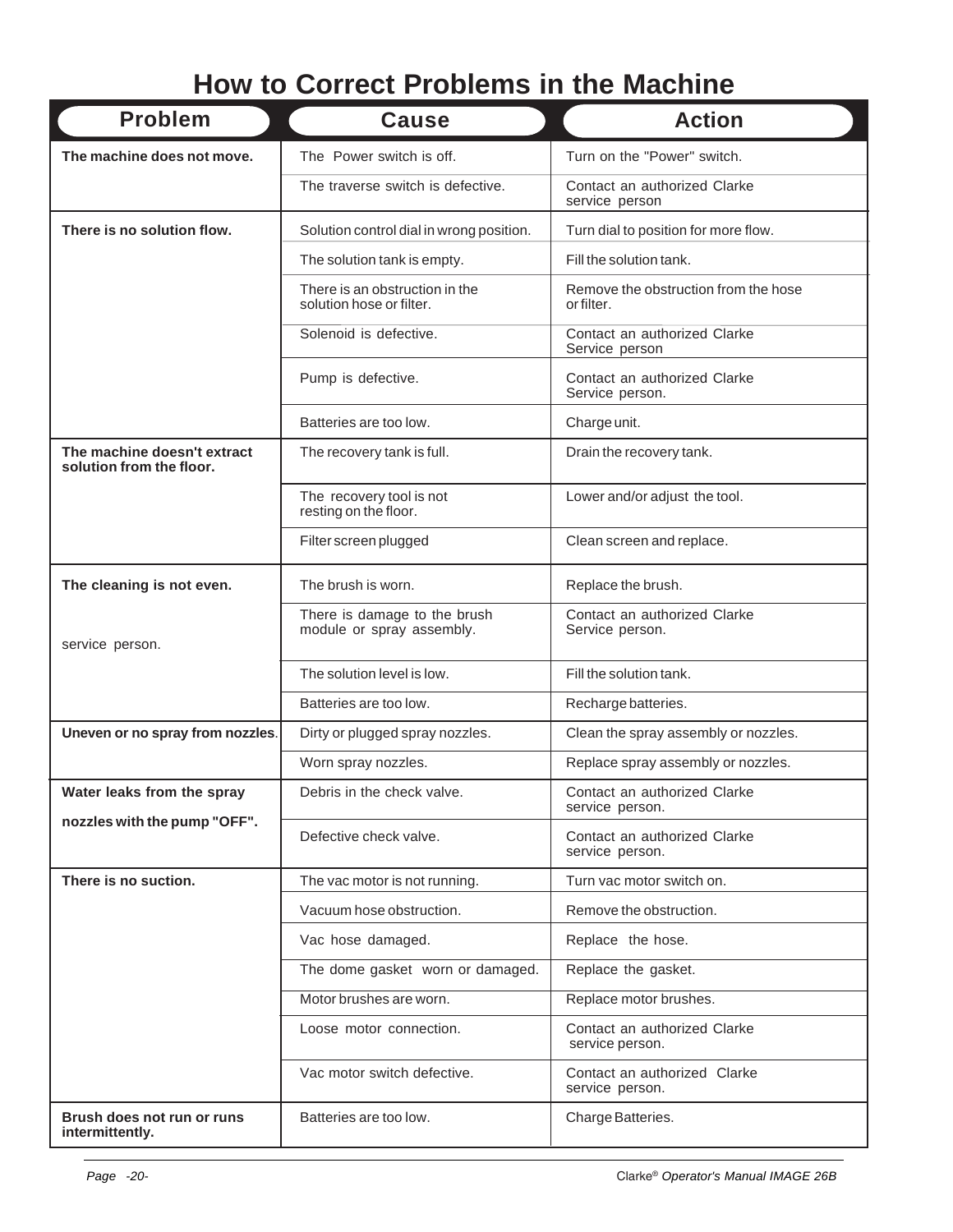**Clarke® Image 26B Recovery Tank and Hose Assembly Drawing and Parts List 8/03**



| <b>Ref</b> | Part No. | <b>Description</b>                                | Qty            |
|------------|----------|---------------------------------------------------|----------------|
| 1          | 980657   | Lock Washer                                       | 4              |
| 2          | 36204B   | Lid, Recovery                                     | 1              |
| 3          | 58069A   | Strainer, Recovery Tank                           | 2              |
| 4          | 39339B   | Standtube, Vac                                    | 1              |
| 5          | 39340B   | Standtube, Vac                                    | 1              |
| 6          | 837304   | O-Rina                                            | 3              |
| 7          | 34265A   | Gasket, Recovery Lid                              | 1              |
| 8          | 38020A   | Strap                                             | 1              |
| 9          | 81110A   | Nut, 10-24 ESNA                                   | 2              |
| 10         | 962666   | Screw, 10-24 x <sup>5</sup> / <sub>8</sub> Pan SS | $\overline{2}$ |
| 11         | 30183A   | Tank, Recovery                                    | 1              |
| 12         | 47419A   | Switch, Float                                     | 1              |
| 13         | 98465A   | Clamp, Battery Cable                              | 3              |
| 14         | 85806A   | Screw, $\frac{1}{4}$ -20 x $\frac{1}{2}$          | 7              |
| 15         | 65716A   | Solution/Recovery Bracket                         | 2              |
| 16         | 872010   | Clamp, Hose                                       | $\overline{2}$ |
| 17         | 51863A   | Cuff                                              |                |
| 18         | 82100A   | Nut, Lock                                         |                |
| 19         | 962943   | Screw, 8-18 x 1/2 PH                              |                |

| <b>Ref</b> | Part No. | <b>Description</b> | Qty            |
|------------|----------|--------------------|----------------|
| 20         | 30415A   | Hose, Drain        |                |
| 21         | 832002   | Clamp, Drain Valve | 1              |
| 22         | 839401   | Valve, Drain       | 1              |
| 23         | 833407   | Gasket, Drain      | 1              |
| 24         | 833901   | Drain Valve Handle | 1              |
| 25         | 52206A   | Chain              | 1              |
| 26         | 962987   | Screw              | 1              |
| 27         | 30011A   | Hose, Shoe to Tank | 1              |
| 28         | 920797   | Nut                | 2              |
| 29         | 30010A   | Adapter Asm., Vac  | 1              |
| 30         | 58533A   | Spacer, Vac Motor  | 6              |
| 31         | 643418   | Gasket, Vac Motor  | 2              |
| 32         | 45019A   | Vac Motor          | $\overline{2}$ |
| 33         | 87026A   | Washer, Flat 1/4   | 6              |
| 34         | 85728A   | Screw, 1⁄4-20 x 4  | 6              |
| 35         | 30448A   | Hose, Vac Exhaust  | 1              |
| 36         | 59877A   | Washer, O-Ring     | 1              |
| 37         | 47905A   | Terminal           | 4              |
| 38         | 980646   | Washer             | 7              |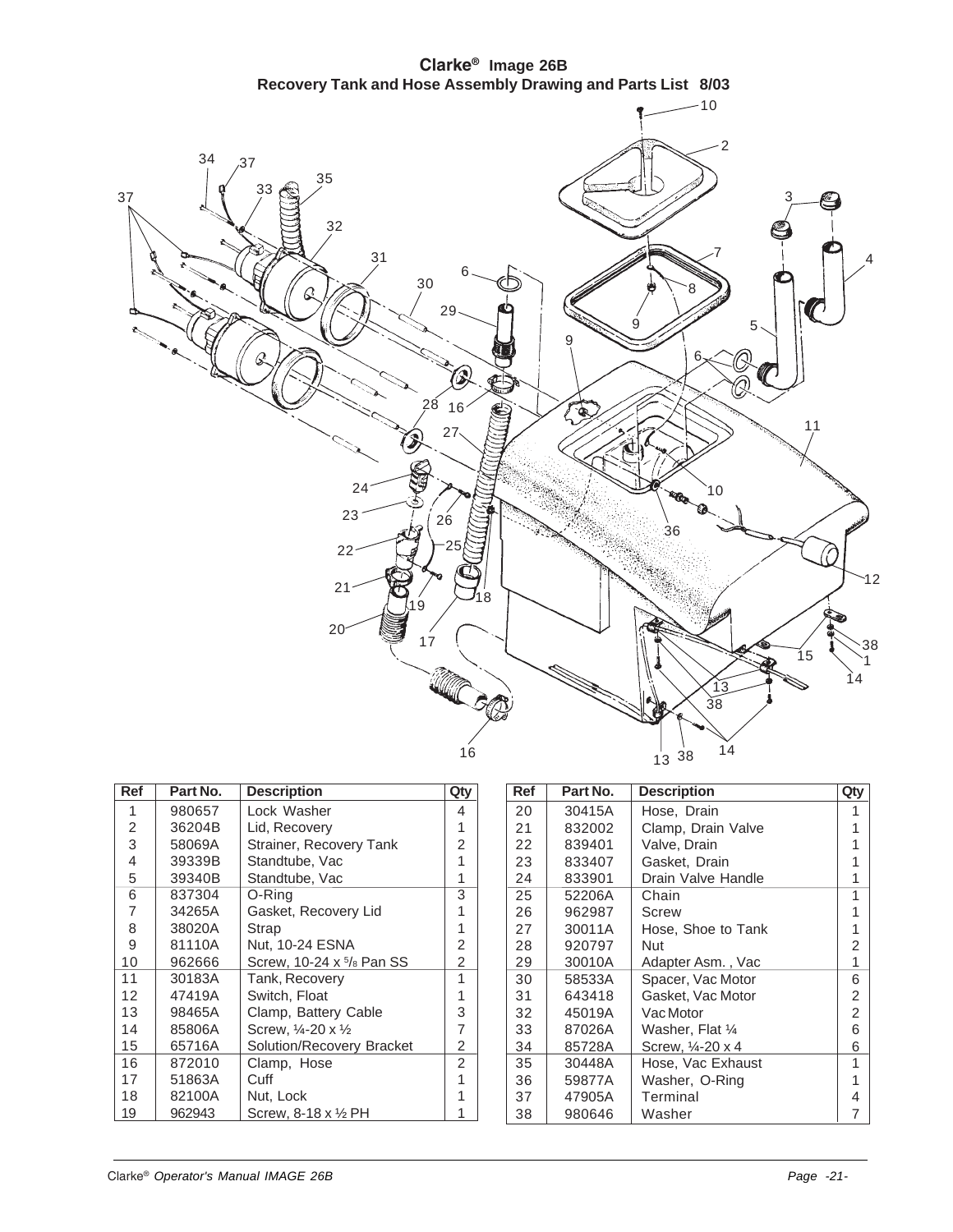

| Ref | Part No. | <b>Description</b>                       | Qty |
|-----|----------|------------------------------------------|-----|
| 1   | 34813A   | Handle                                   | 1   |
| 2   | 980645   | Washer, 3/8 Flat                         | 2   |
| 3   | 962522   | Screw, $\frac{3}{8}$ -16 x 2             | 2   |
| 4   | 962968   | Screw, 10-24 x 1/2                       | 4   |
| 5   | 85313C   | Screw, $6-32 \times \frac{3}{8}$         | 4   |
| 6   | 55502A   | Knob                                     | 2   |
| 7   | 77368A   | Label, Control Panel                     | 1   |
| 8   | 66257A   | Panel, Control                           |     |
| 9   | 44309A   | Module, Control                          |     |
| 10  | 53077B   | Switch, Forward                          | 2   |
| 11  | 40158A   | Switch, Reverse                          | 1   |
| 12  | 47380A   | Switch, Key                              |     |
| 14  | 41438B   | Circuit Breaker, 7A (br. motor)          | 2   |
| 15  | 41422B   | Circuit Breaker, 25A (vac/tr mtr)        | 3   |
| 16  | 41161A   | Control Motor, Quad                      | 1   |
| 17  | 40190B   | Harness, Wiring                          |     |
| 18  | 962430   | Screw, $\frac{1}{4}$ -20 x $\frac{1}{2}$ | 3   |

| <b>Ref</b> | Part No. | <b>Description</b>    | Qty |
|------------|----------|-----------------------|-----|
| 19         | 980657   | Washer, ¼ Lock        |     |
| 20         | 980646   | Washer, ¼ Flat        | 5   |
| 21         | 64247A   | Plate, Retaining      | 1   |
| 22         | 40006A   | Harness, Wire         | 1   |
| 23         | 962350   | Screw, 10-32 x 1/2    | 5   |
| 24         | 61687A   | Weldment, Handle Cont | 1   |
| 25         | 854849   | Insulator             | 1   |
| 26         | 83302A   | Stud. 1⁄4-20          | 1   |
| 27         | 41801A   | Contactor 36V         |     |
| 28         | 920208   | Nut                   |     |
| 29         | 47905A   | Terminal              | 6   |
| 30         | 40005B   | Harness, Wire         | 1   |
| 31         | 912287   | Rectifier             | 1   |
| 32         | 81102A   | Nut, Nylock           | 2   |
| 33         | 30033A   | Gasket, Handle        | 1   |
| 34         | 30032A   | Gasket, Control Panel |     |
| 35         | Page 23  | (see item $#35$ )     | 2   |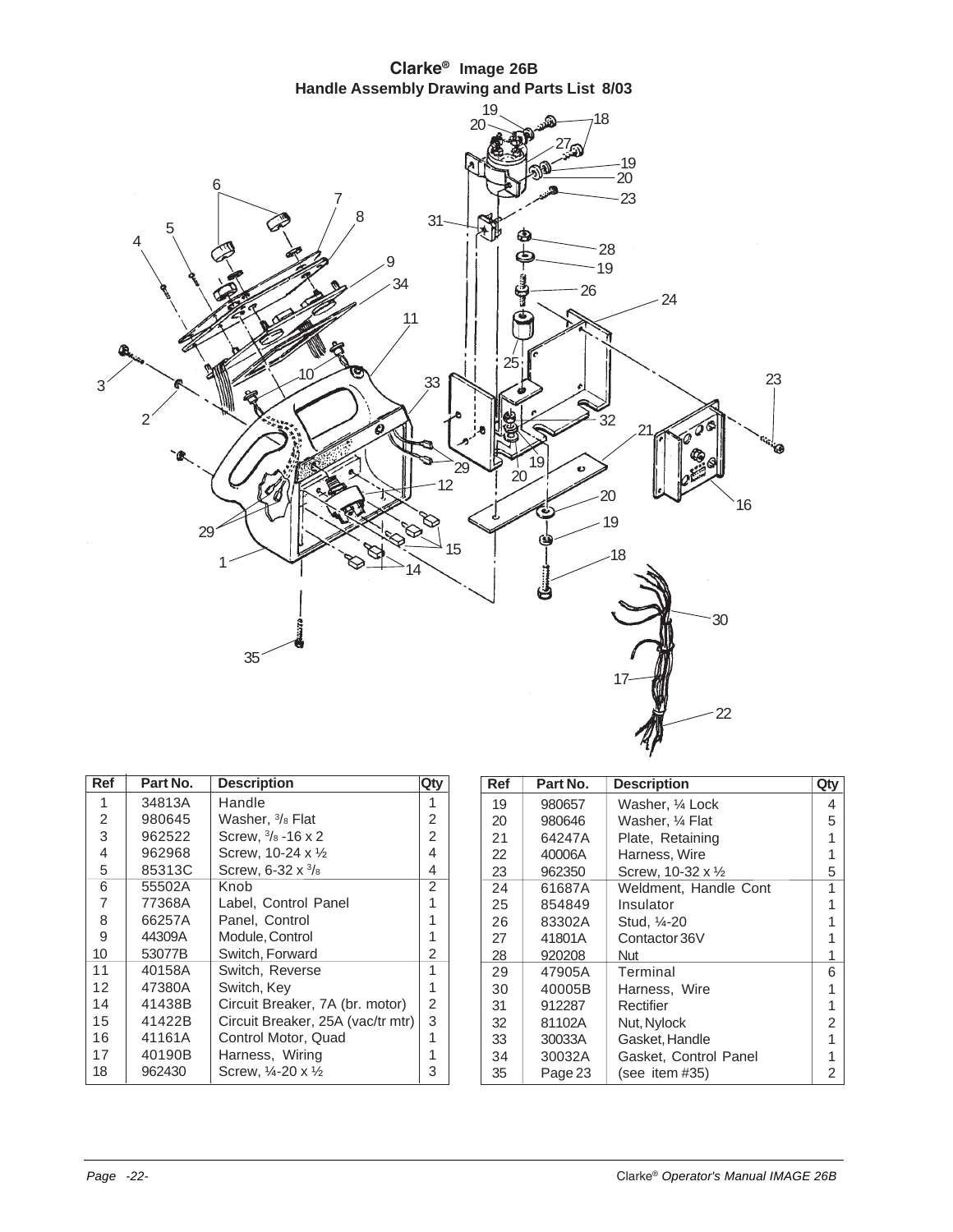#### **Clarke® Image 26B Rear Panel Assembly and Parts List 8/03**



| Ref             | Part No. | <b>Description</b>                      | Qty             | Ref | Part No. | <b>Description</b>                       | Qty            |
|-----------------|----------|-----------------------------------------|-----------------|-----|----------|------------------------------------------|----------------|
| 1               | 51535A   | Bushing, 5/8 x 3/4                      |                 | 30  | 64906A   | Handle, Recovery Tool Lift               |                |
| 2               | 61685A   | Control, Brush Height                   |                 | 31  | 980666   | Washer, Starlock <sup>3</sup> /8         |                |
| 3               | 980645   | Washer, Flat 3/8                        | 3               | 32  | 85389A   | Screw, $3/8$ -16 x $5/8$                 |                |
| 4               | 86207A   | Screw, Set 3/8 - 16 x 1                 |                 | 33  | 85806A   | Screw, $\frac{1}{4}$ -20 x $\frac{3}{4}$ |                |
| 5               | 55537A   | Knob, Brush Pressure                    | 1               | 34  | 87026A   | Washer, Flat 1/4                         | $\frac{3}{2}$  |
| $\overline{6}$  | 85395A   | Screw, 1/4-20 x 1/2                     | $\overline{12}$ | 35  | 85700A   | Screw, 1/4 x 20 x 1                      | $\overline{2}$ |
| 7               | 69196A   | <b>Top Rear Panel</b>                   |                 | 36  | 41160B   | Control, Motor                           |                |
| 8               | 737140   | <b>Quick Disconnect</b>                 |                 | 37  | 85390A   | Screw, 1/4"                              |                |
| 9               | 64521A   | Hinge, Rear Panel                       |                 | 38  | 30021A   | Trim, Frame                              |                |
| 10              | 962980   | Screw, 6-32 x 7/8                       | 2               | 39  | 98465A   | Clamp, Insulated                         |                |
| $\overline{11}$ | 47374A   | Switch, Straight Lever                  | 1               | 40  | 857345   | Snap Ring                                |                |
| 12              | 920056   | Nut, 6-32 ESNA                          | $\overline{2}$  | 41  | 962430   | Screw                                    |                |
| 13              | 69386A   | Rear Panel                              |                 | 42  | 50249A   | Spacer                                   |                |
| 14              | 68796A   | <b>Wear Plate</b>                       |                 | 43  | 30089A   | Tank, Chemical                           |                |
| 15              | 697501   | Reducer, 1/4NPT-1/8NPT                  |                 | 44  | 51209A   | Pin, Chemical Jug                        |                |
| 16              | 55167A   | Hosebarb, $\frac{3}{8}$ x $\frac{1}{4}$ |                 | 45  | 51210A   | Knob, Chemical Tank                      |                |
| 17              | 39102A   | Trim, Frame                             |                 | 46  | 80134A   | Fitting, Swivel                          |                |
| 18              | 65448A   | <b>Brush Lift</b>                       |                 | 47  | 10224A   | Cap Assembly (incl. 47A-C)               |                |
| 19              | 81102A   | Nut, 1/4-20 ESNA                        | 6               | 47A | 52333A   | Hosebarb                                 |                |
| 20              | 65449A   | Link, Brush Lift                        |                 | 47B | 30090B   | Cap, Chemical Jug                        |                |
| $\overline{21}$ | 87618A   | Washer, Flat <sup>3</sup> /8 Nylon      | $\overline{5}$  | 47C | 52419A   | Tip, Lt. Blue Metering                   | 2 oz/gal       |
| 22              | 608210   | Spacer                                  |                 |     | 52828A   | Tip, Tan Metering                        | 1 oz/gal       |
| 23              | 60467A   | Arm, Brush Lift                         |                 |     | 52829A   | Tip, Orange Metering                     | $1.5$ oz/gal   |
| 24              | 60052A   | Retainer, Drain Valve                   |                 |     | 52831A   | Tip, Pink Metering                       | 3 oz/gal       |
| 25              | 438360   | Spring, Adjustor                        | 1               | 48  | 962968   | Screw                                    | 4              |
| $\overline{26}$ | 980692   | Washer, Flat 5/16 SS                    | 3               | 49  | 81110A   | <b>Nut</b>                               |                |
| 27              | 65447A   | Lift, Recovery Tool                     |                 | 50  | 722021   | Hose Clamp                               |                |
| 28              | 80028A   | Bolt, Shoulder <sup>5</sup> /16X1       |                 | N   | 77366A   | Label                                    |                |
| 29              | 64490A   | Handle                                  |                 | N   | 77367A   | Label                                    |                |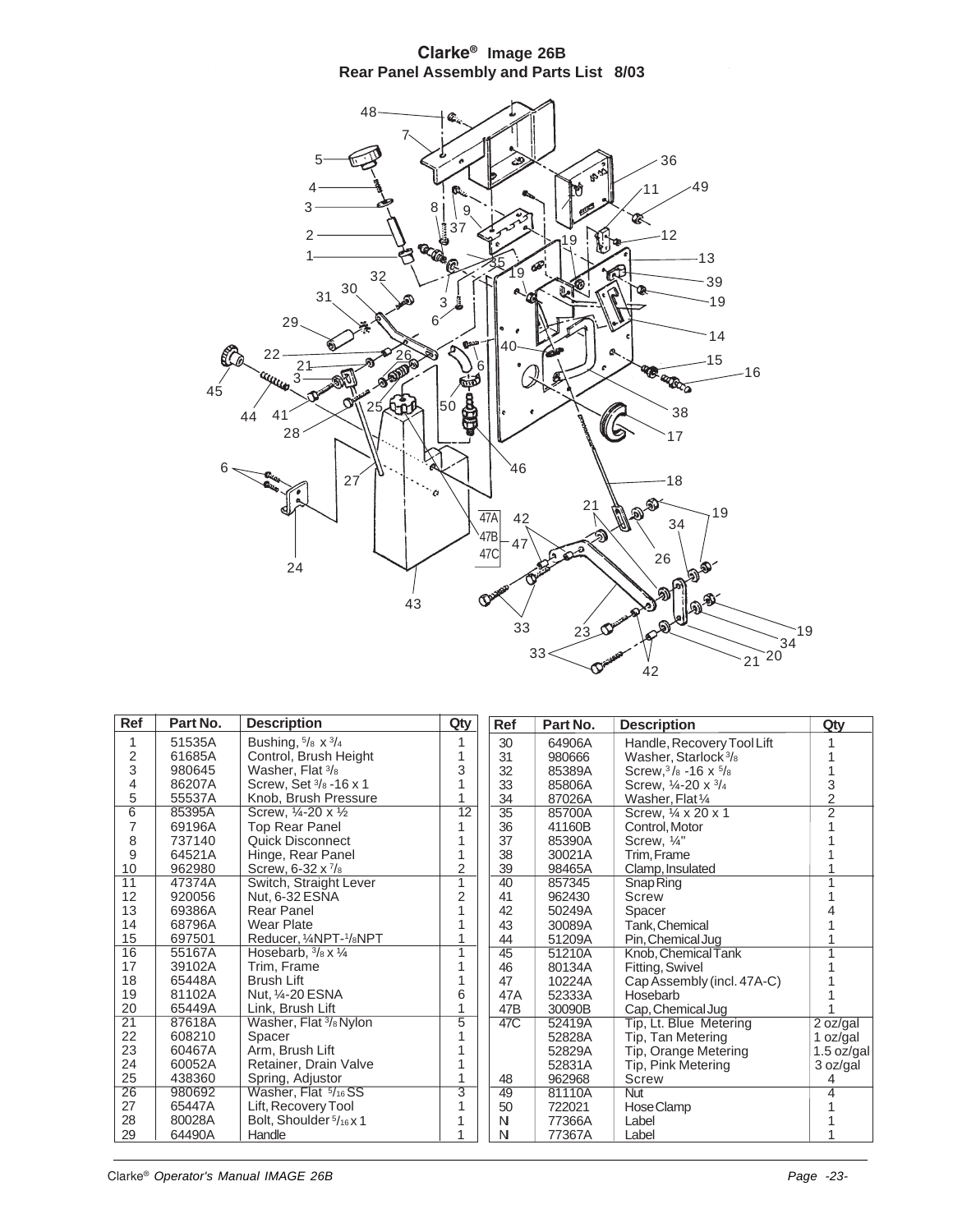**Clarke® Image 26B Solution Tank Assembly Drawing and Parts List 10/02**



| Ref            | Part No. | <b>Description</b>        |   |
|----------------|----------|---------------------------|---|
| 1              | 722030   | Clamp, Hose #6            |   |
| $\overline{2}$ | 55189A   | Elbow, 1/2                | 2 |
| 3              | 31242A   | Bushing, 1/2 Fitting      | 2 |
| 4              | 34256A   | Gasket                    |   |
| 5              | 832322   | Cover, Solution Tank      |   |
| 6              | 38020A   | Chain                     |   |
| 7              | 81110A   | Nut, 10-24 ESNA           | 2 |
| 8              | 962666   | Screw, 10-24 x 5/8 Pan SS | 2 |
| 9              | 38820A   | Tank, Solution            |   |
| 10             | 65506A   | Latch, Bridge             |   |
| 11             | 980646   | Washer, 1/4 Flat          |   |

| <b>Ref</b> | Part No. | <b>Description</b>   | Qty            |
|------------|----------|----------------------|----------------|
| 12         | 980657   | Washer, 1/4 Lock     | 2              |
| 13         | 85806A   | Screws, 1/4-20 x 3/4 | 3              |
| 14         | 32416A   | Cover, Front         |                |
| 15         | 61537A   | Bracket, Bat Plug    |                |
| 16         | 608210   | Spacer               |                |
| 17         | 87618A   | Nylon Washer         | 2              |
| 18         | 41162A   | Cable, Asm. Console  |                |
| 19         | 962212   | Screw                | 2              |
| 20         | 920056   | Nut                  | $\mathfrak{p}$ |
| 21         | 30463A   | Hose                 |                |
| 22         | 60218A   | Plug, Drain          |                |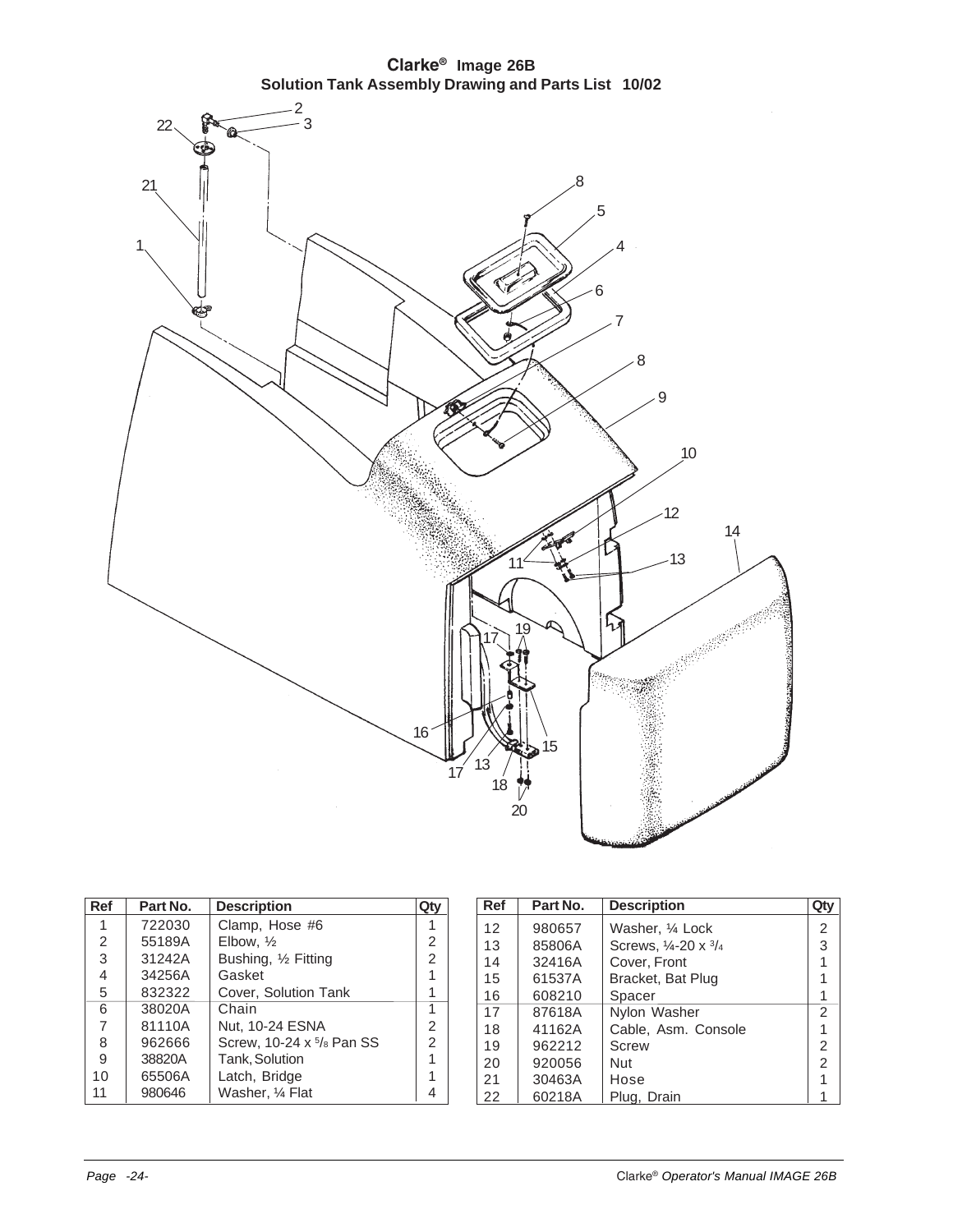#### **Clarke® Image 26B Plumbing Detail Drawing and Parts List 3/04**



| <b>Ref</b> | Part No. | <b>Description</b>     | Qty           | <b>Ref</b> | Part No. | <b>Description</b>                      | Qty           |
|------------|----------|------------------------|---------------|------------|----------|-----------------------------------------|---------------|
|            | 69404A   | Hose 9"                |               | 11         | 851144   | Adaptor                                 |               |
| 2          | 35147A   | Hose 3/814"            | $\mathcal{P}$ | 12         | 51207A   | Injector                                |               |
| 3          | 59016A   | Tee. Branch            |               | 13         | 50248A   | Clamp, Hose                             | 11            |
| 4          | 53050A   | Strainer, Bowl         |               | 14         | 59623A   | Valve, Solution                         | ⌒             |
| 4a         | 58061B   | Strainer, Screen       |               | 15         | 30425A   | Hose                                    |               |
| 4b         | 54369A   | Gasket, viton          |               | 16         | 51518A   | Bushing, Hose                           |               |
| 4c         | 90018A   | Bowl. Filter           |               | 17         | 35168A   | Hose                                    |               |
| 5          | 170030   | Hosebarb 3/8-1/4 NPT   | 3             | 18         | 51526A   | Elbow                                   | $\mathcal{P}$ |
| 6          | 694112   | Hose                   |               | 19         | 697501   | Reducer. $\frac{1}{4}$ to $\frac{1}{8}$ |               |
|            | 45950A   | Pump                   |               | 20         | 10229A   | Injector Asm. (incl. 5, 10, 11, 12,     |               |
| 7a         | 52418A   | Head Replacement, Pump |               |            |          | 14 & 19)                                |               |
| 8          | 35148A   | Hose                   |               | 21         | 55167A   | Hosebarb                                |               |
| 10         | 53639A   | Elbow                  |               | 22         | 732870   | Elbow                                   |               |
|            |          |                        |               | 23         | 722021   | Hose Clamp                              |               |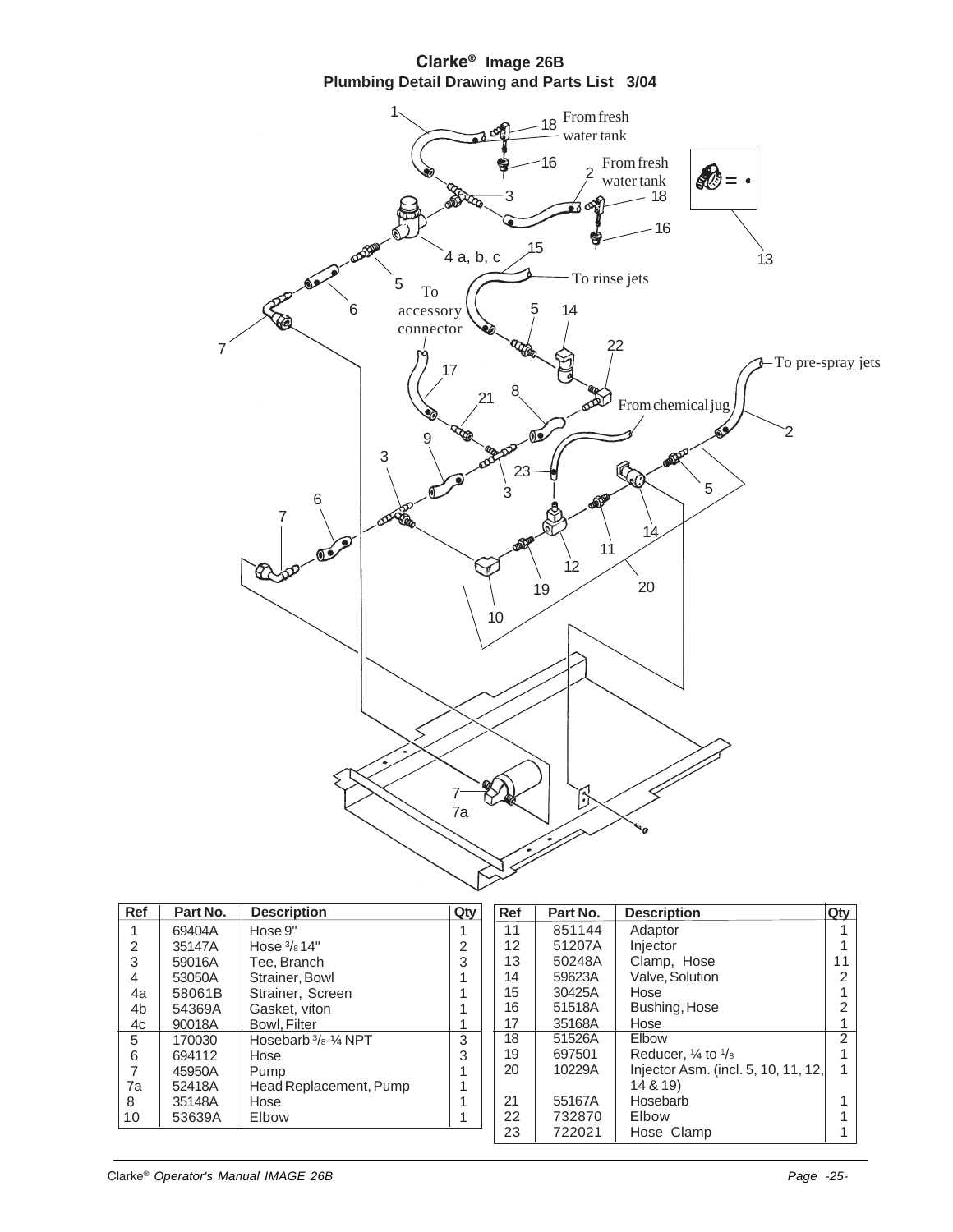#### **Clarke® Image 26B Frame Assembly Drawing and Parts List 6/04**



| <b>Ref</b> | Part No. | <b>Description</b>   |    |
|------------|----------|----------------------|----|
| 1          | 65979B   | Frame                | 1  |
| 2          | 85806A   | Screw, 1/4-20x 3/4   | 19 |
| 3          | 85811A   | Screw, 5/16-18       | 6  |
| 4          | 58614A   | Spring               | 1  |
| 5          | 65507A   | Latch, Bridge        | 1  |
| 6          | 920208   | Nut, 1⁄4-20          | 9  |
| 7          | 85701A   | Screw, 1/4-20 x 11/2 | 1  |
| 8          | 64907A   | Handle               | 1  |
| 9          | 62450A   | Clamp, Handle        | 2  |
| 10         | 980651   | Washer, Flat 5/16    | 4  |
| 11         | 920110   | Nut, 5/16-18         | 4  |
| 12         | 87026A   | Washer, Flat 1/4     | 20 |
| 13         | 55013A   | Hinge                | 1  |
| 14         | 61539A   | <b>Bridge</b>        | 1  |
| 15         | 69206A   | Wheels               | 2  |
| 16         | 50008C   | Transaxle            | 1  |
| 16A        | 52660A   | Coupler, Transaxle   |    |
| 16B        | 50252A   | Mount, Transaxle     |    |

| Ref | Part No. | Qty<br><b>Description</b>                |      |
|-----|----------|------------------------------------------|------|
| 16C | 50251A   | Motor, Brush                             | 4    |
| 16D | 50250B   | Motor, Transaxle                         | 1    |
| 17  | 62435A   | Clamp, Transaxle                         | 2    |
| 18  | 980645   | Washer, Flat 3/8 SS                      | 4    |
| 19  | 170883   | Washer, Lock 3/8                         | 4    |
| 20  | 85822A   | Screw, $\frac{3}{8}$ -16 x $\frac{7}{8}$ | 8    |
| 21  | 980657   | Washer, Lock 1/4                         | 18   |
| 22  | 980205   | Washer                                   | 2    |
| 23  | 57423A   | Snap Ring                                | 2    |
| 24  | 80507A   | Kev                                      | 2    |
| 25  | 899769   | Casters                                  | 1    |
| 26  | 920260   | Nut                                      | 4    |
| 27  | 980646   | Washer                                   | 1    |
| 28  | 53087A   | Strap, Static                            | 1    |
| 29  | 81104A   | Nut, ¼-20 SS                             | 1    |
| 30  | 980652   | Washer, Lock 5/16                        | 2    |
| 31  | 47905A   | Terminal                                 | 2    |
| 32  | Page 30  | Transaxle Parts                          | ref. |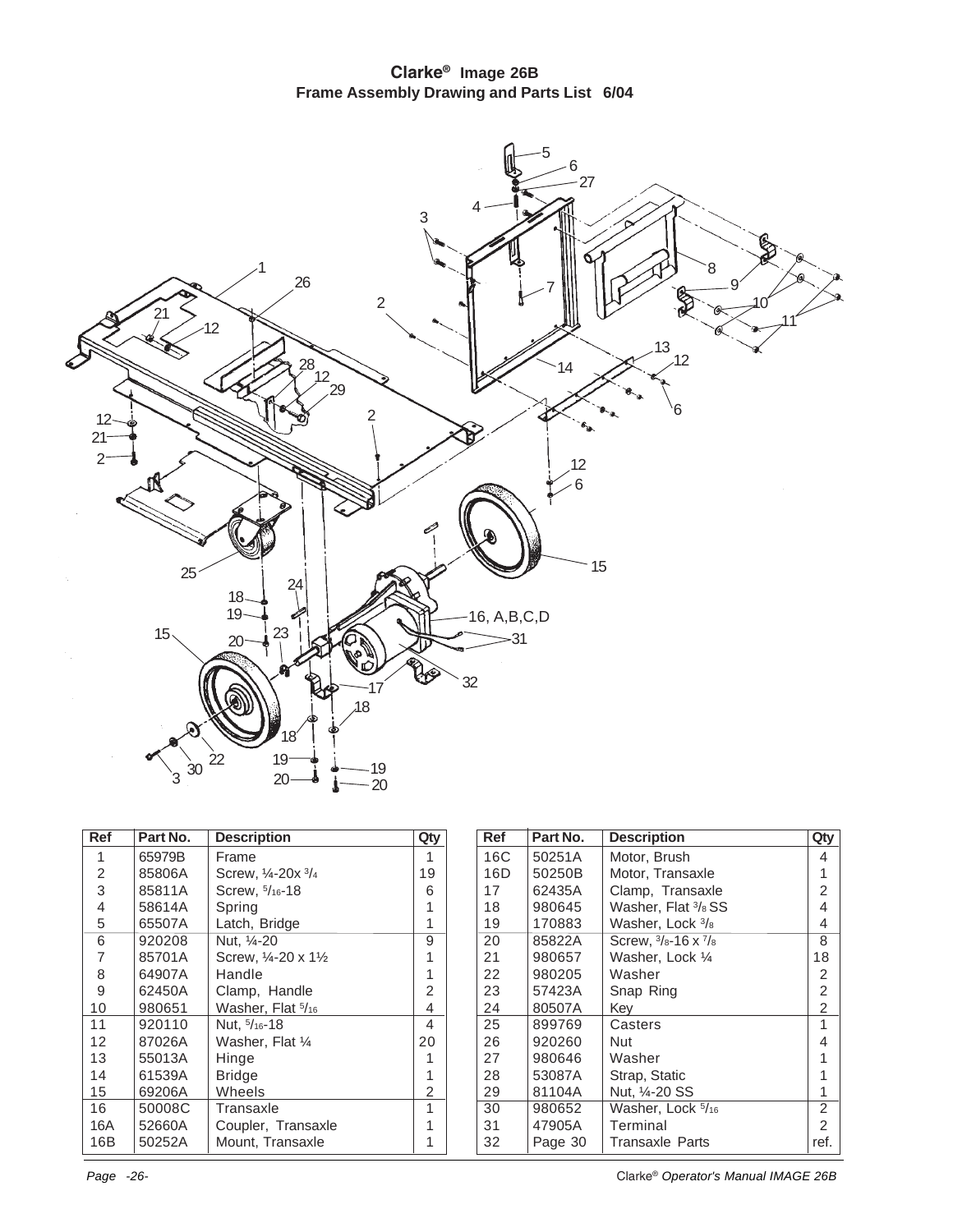



| Ref             | Part No. | <b>Description</b>                       | Qty            | Ref       | Part No. | <b>Description</b>  | Qty |
|-----------------|----------|------------------------------------------|----------------|-----------|----------|---------------------|-----|
|                 | 871334   | Battery, 195 AH                          | 3              | 12        | 962495   | Screw               |     |
| $\overline{2}$  | 39008B   | Tray, Battery                            |                | 13        | 61434A   | Arm, Battery Tray   |     |
| 3               | 54936A   | Handle, Grip                             |                | 14        | 668311   | Spring              |     |
| 4               | 85376A   | Screw, $\frac{1}{4}$ -20 x $\frac{5}{8}$ | $\overline{2}$ | 15        | 920224   | Nut, Hex 10-32      |     |
| 5               | 60001A   | <b>Battery Tray</b>                      |                | 16        | 81102A   | Nut, 1/4-20 ESNA    |     |
| 6               | 51609A   | Bumper                                   | 4              | 17        | 34705A   | Hose, Clear 6"      |     |
|                 | 962350   | Screw, 10-32 x 1/2                       |                | 18        | 962929   | Screw               | 4   |
| 8               | 962986   | Screw                                    | 10             | 19        | 61435A   | <b>Bushing</b>      |     |
| 9               | 902648   | <b>Bearing</b>                           | 10             | N         | 41217A   | Cable, 16"          | ⌒   |
| 10 <sup>°</sup> | 980651   | Washer                                   | 10             | N         | 40532A   | Cable Asm., Battery |     |
| 11              | 920160   | <b>Nut</b>                               | 10             | <b>NI</b> | 40506A   | Charger, 36VDC      |     |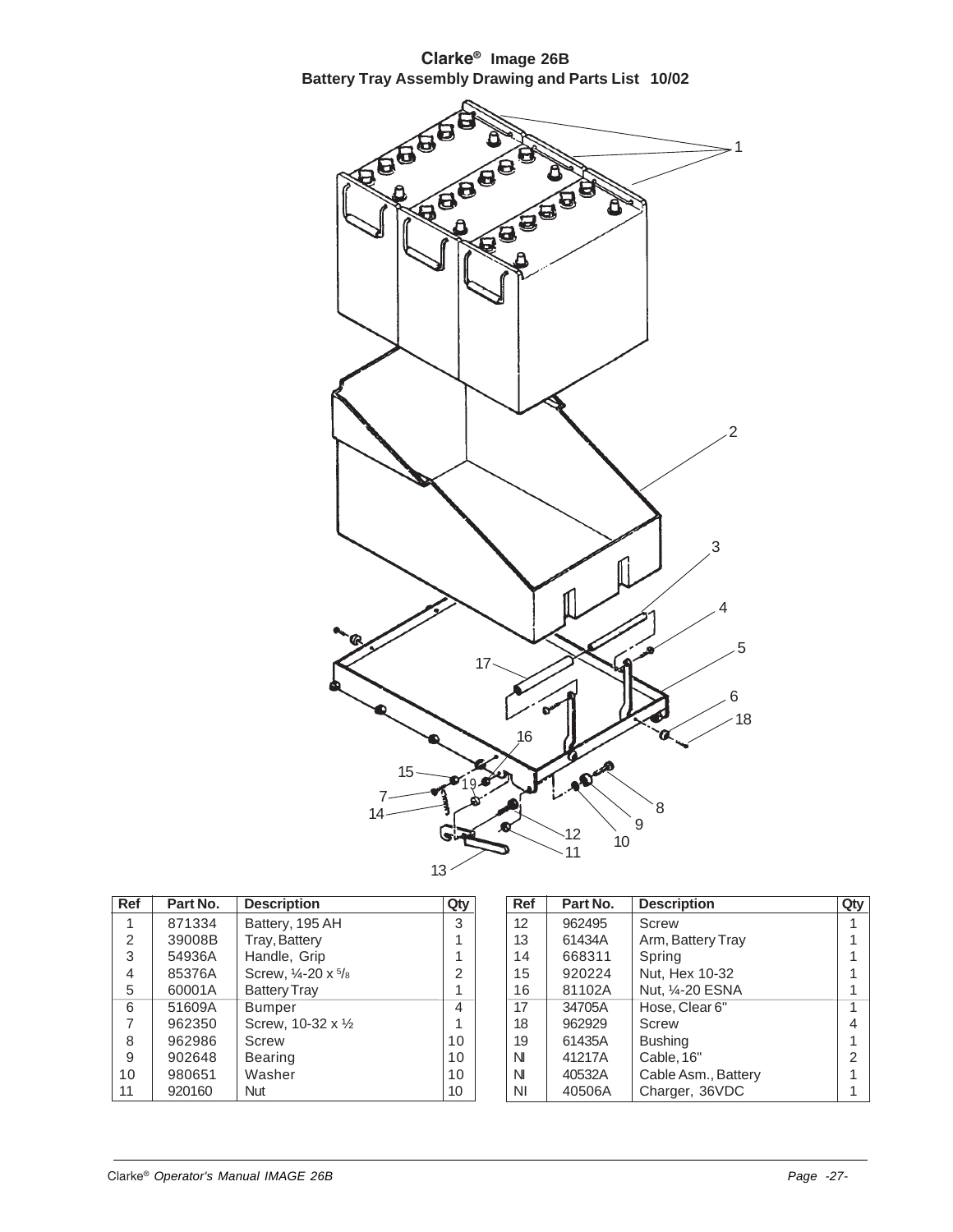**Clarke® Image 26B Recovery Tool Assembly Drawing and Parts List 4/03 Form # 13005A**



| Ref | Part No. | <b>Description</b>                        | Qty            |
|-----|----------|-------------------------------------------|----------------|
| 1   | 66816A   | <b>Recovery Lift</b>                      |                |
| 2   | 87618A   | Washer, 3/8 Flat Nylon                    | 2              |
| 3   | 980646   | Washer, Flat 1/4                          | $\overline{2}$ |
| 4   | 85806A   | Screw, 1/4-20 x .75                       | $\overline{2}$ |
| 5   | 81306A   | Nut. Hex <sup>5</sup> / <sub>16</sub> -24 | 5              |
| 6   | 920110   | Nut, 5/16 ESNA                            | 2              |
| 7   | 980651   | Washer, Flat 5/16                         | 4              |
| 8   | 58612A   | Spring                                    | 1              |
| 9   | 608210   | Spacer                                    | 2              |
| 10  | 67619A   | Shoe, Recovery Tool                       | 2              |
| 11  | 68808A   | Weight, Recovery Tool                     | 1              |
| 12  | 85615A   | Screw, $5/16 - 18 \times 1\frac{1}{4}$    | 2              |
| 13  | 27201A   | Shoe, Recovery                            |                |
| 14  | 61541A   | Bracket, Recovery Lift                    |                |
| 15  | 980652   | Lockwasher                                | 3              |

*\*Optional Accessory*

| Ref | Part No. | <b>Description</b>           | Qty            |
|-----|----------|------------------------------|----------------|
| 16  | 65980A   | Mount. Ball Joint            | 1              |
| 17  | 962798   | Screw, 10-24 x 1/2 SS        | 2              |
| 18  | 980982   | Washer, Flat #10             | $\overline{2}$ |
| 19  | 50546A   | Ball-Joint                   | 3              |
| 20  | 67164A   | Rod, Recovery Tool Adj.      | 1              |
| 21  | 170883   | Washer, Lock 3/8             | 1              |
| 22  | 962288   | Screw, $\frac{3}{8}$ -16 x 1 | 1              |
| 23  | 170030   | Hosebarb, $3/s-1/4$ NPT      | 1              |
| 24  | 50240A   | Spring                       | 1              |
| 25  | 85395A   | Screw, 1/4-20 x .50          | 2              |
| 26  | 30517A   | <b>Bushing</b>               | $\mathcal{P}$  |
| 27  | 51320A   | Nozzle, Rinse                | 4              |
| 27a | 52549A   | Nozzle, Rinse Plastic        | 4              |
|     |          |                              |                |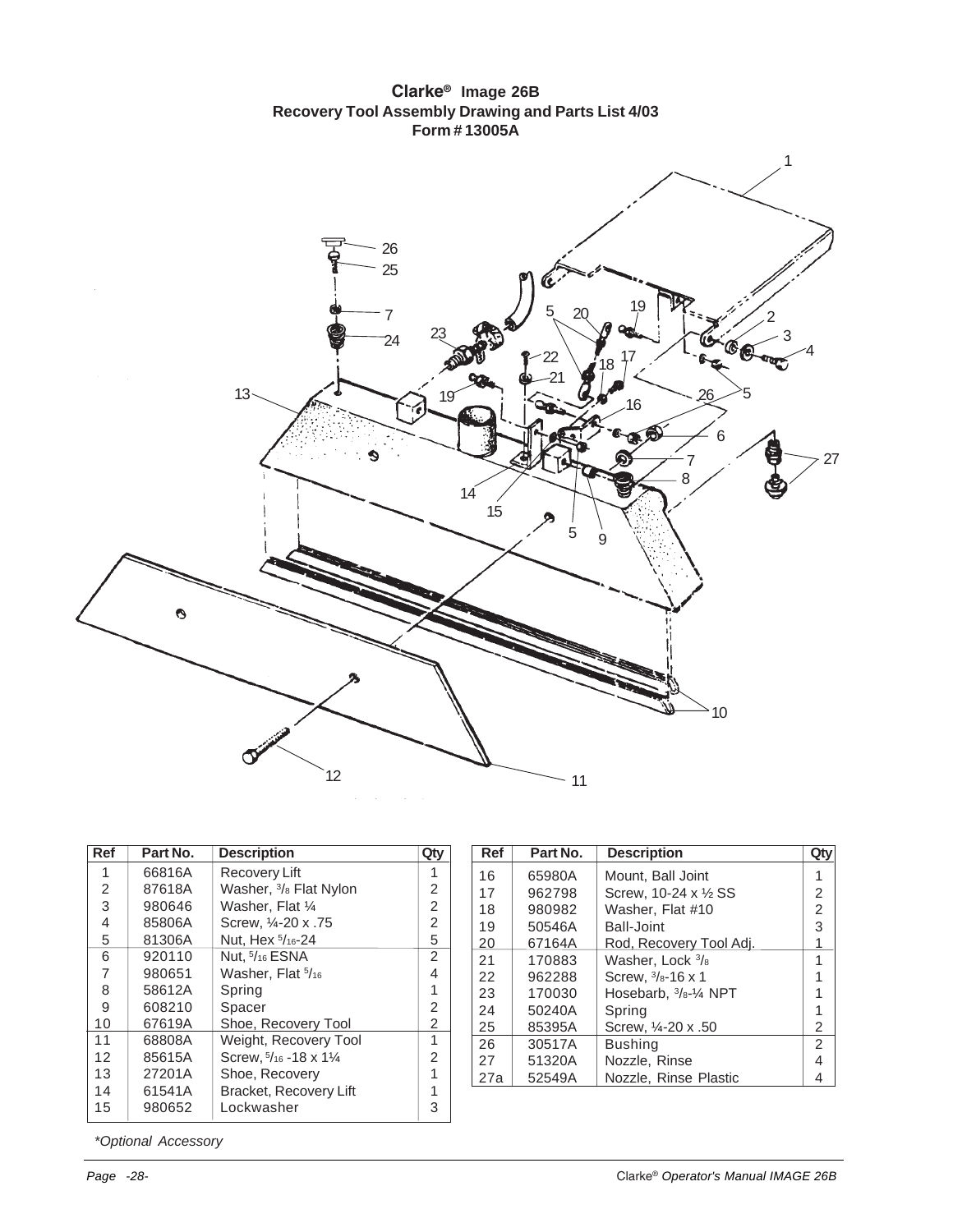**Clarke® Image 26B Brush Assembly Drawing and Parts List 8/04**



| <b>Ref</b> | Part No. | <b>Description</b>        | Qty | <b>Ref</b> | Part No. | <b>Description</b>                 | Qty |
|------------|----------|---------------------------|-----|------------|----------|------------------------------------|-----|
|            | 80041A   | Bolt, Shoulder            | 2   | 19         | 38708A   | Spacer, Brush End                  |     |
| 3          | 44310A   | Motor, Brush              |     | 20         | 962027   | Screw, 8-32 $\times$ $\frac{5}{8}$ | 2   |
| 3a         | 40832A   | Brush, Carbon             | 2   | 21         | 67481A   | Shaft, Brush                       |     |
| 4          | 732870   | Elbow. $\frac{3}{8}$      |     | 22         | 50436A   | Pin, Brush Drive                   | 2   |
| 5          | 56365A   | Nipple, Brass 4"          | 2   | 23         | 915082   | Key                                |     |
| 6          | 53639A   | Elbow, Brass 1/4 NPT      | 2   | 24         | 30167A   | Brush, Maintenance                 |     |
| 7          | 51369A   | Tee, Brass 1⁄4 NPT        | 1   | 24a        | 30166A   | Brush, Restoration                 |     |
| 8          | 51370A   | Nozzle, Pre-Spray         | 3   | 25         | 57247A   | Pulley, Brush                      |     |
| 8a         | 52550A   | Nozzle, Pre-Spray Plastic | 3   | 26         | 50928A   | Belt                               |     |
| 9          | 53426A   | Spring                    |     | 27         | 30029A   | Cover, Belt                        |     |
| 10         | 980982   | Washer, Flat #10          |     | 28         | 85395A   | Screw, 1/4-20 x .50                | 2   |
| 11         | 85393A   | Screw, 10-32 x 1/4        |     | 29         | 57268A   | Pulley, Motor                      |     |
| 12         | 61542B   | <b>Brush Housing</b>      | 1   | 30         | 58517A   | Spacer, Motor                      |     |
| 13         | 81102A   | Nut, 1/4-20 ESNA          | 4   | 31         | 980646   | Washer, Flat                       | 2   |
| 14         | 53399A   | Bearing Asm.              | 2   | 32         | 920110   | Nut                                | 2   |
| 15         | 58548A   | Spacer, Brush Door        | 2   | 33         | 85390A   | Screw, 1/4-20 x 11/4               | 4   |
| 16         | 81109A   | Nut, 8-32 ESNA            | 2   | 34         | 920208   | Nut, Hex 1/4-20                    | 2   |
| 17         | 55518A   | Knob, Clamping            |     | 35         | 980614   | Washer, Lock                       | 2   |
| 18         | 60089A   | Door, Brush End           |     | 36         | 10220A   | Bar Asm., Pre-Spray (incl. 4, 5,   | 1   |
|            |          |                           |     |            |          | 6, 7, 8, 8                         |     |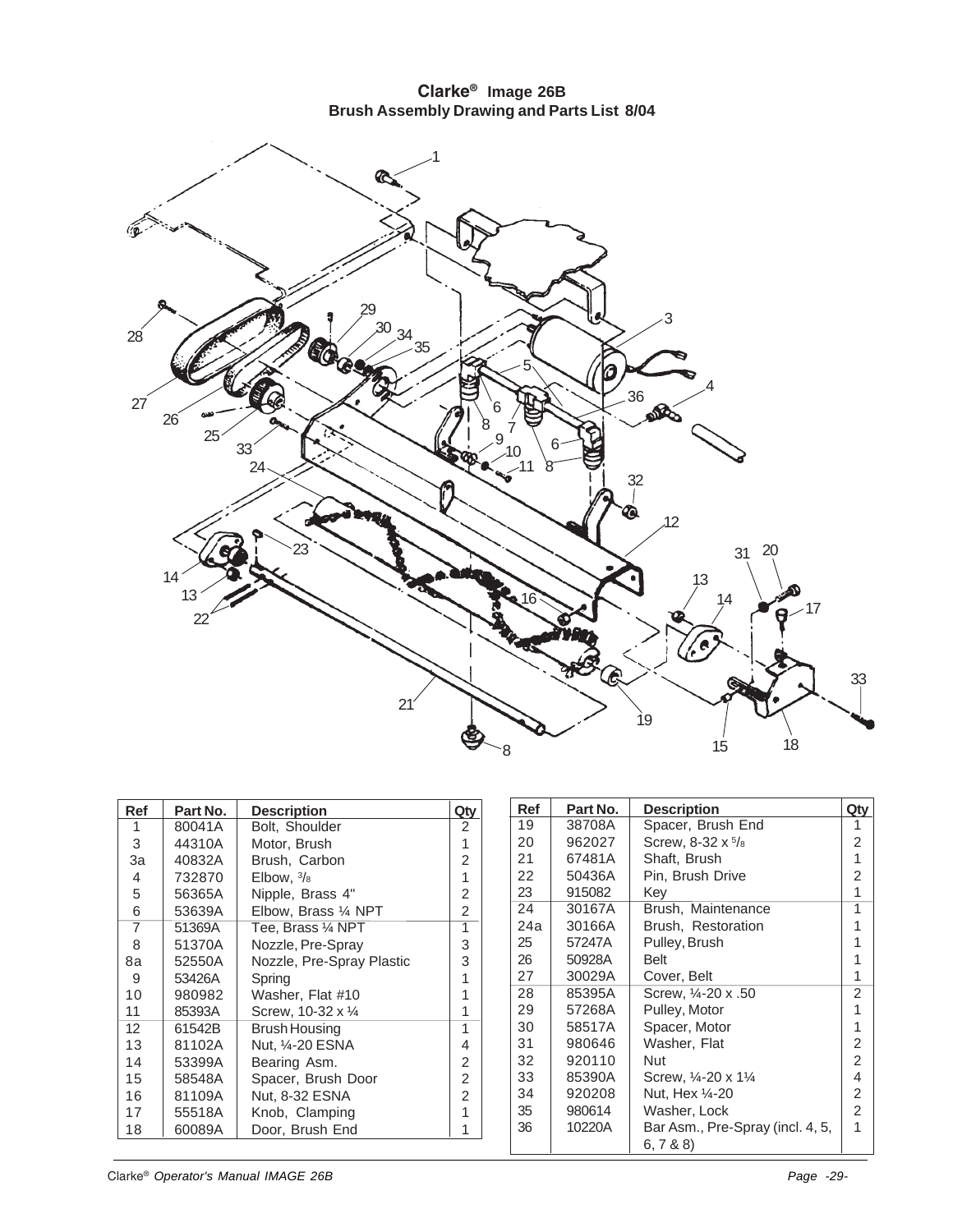

|               | 50008C           | 50008B |                    |  |
|---------------|------------------|--------|--------------------|--|
| Ref#          | Part No.         |        | <b>Description</b> |  |
|               | 50983A           | 52660A | Coupler, Transaxle |  |
| $\mathcal{P}$ | 51056A<br>50252A |        | Mount, Transaxle   |  |
| 3             | 40628A           | 50251A | Brush, Carbon      |  |
|               | 40627A           | 50250B | Motor, Transaxle   |  |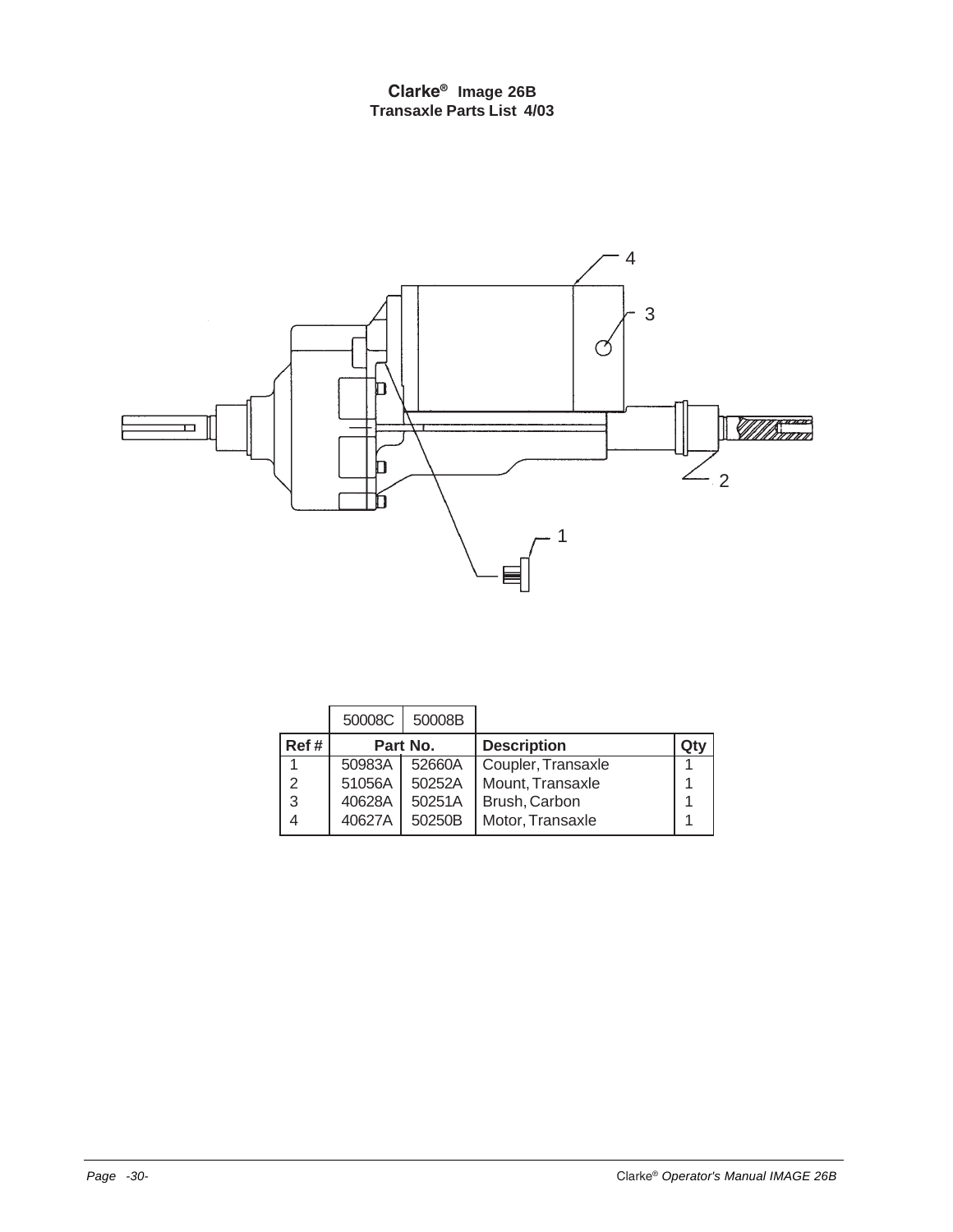#### **Clarke® Image 26B Vac Motor Assembly #45019A 10/02**



| Ref# | Part No. | <b>Description</b>                  | Qt             |
|------|----------|-------------------------------------|----------------|
| 1    | 51913A   | Clip (optional)                     | 2              |
| 2    | 54809A   | Housing                             |                |
| 3    | 53905A   | Fan                                 |                |
| 4    | 85303A   | Screw - 8-32 $\times$ $\frac{3}{8}$ | 4              |
| 5    | 40830A   | Carbon Brushes                      | 2              |
| 6    | 51914A   | Clamp                               | $\overline{2}$ |
| 7    | 50618A   | <b>Bracket</b>                      |                |
| 8    | 53100A   | Disc                                |                |
| 9    | 902679   | Bearing - Ball                      |                |
| 10   | 902648   | Bearing - ball, radial              |                |

| Ref# | Part No. | <b>Description</b>       |   |
|------|----------|--------------------------|---|
| 11   | 59803A   | Washer-neoprene          |   |
| 12   | 50610A   | <b>Bracket and shell</b> |   |
| 13   | 58501A   | Spacer                   |   |
| 14   | 53914A   | Fan - Rotating           | 3 |
| 15   | 658201   | Spacer                   | 2 |
| 16   | 53908A   | Fan - Stationary         |   |
| 17   | 658506   | Shell                    |   |
| 18   | 53995A   | Fan, Air Seal            |   |
| 19   | 53996A   | Fan, Stationary          |   |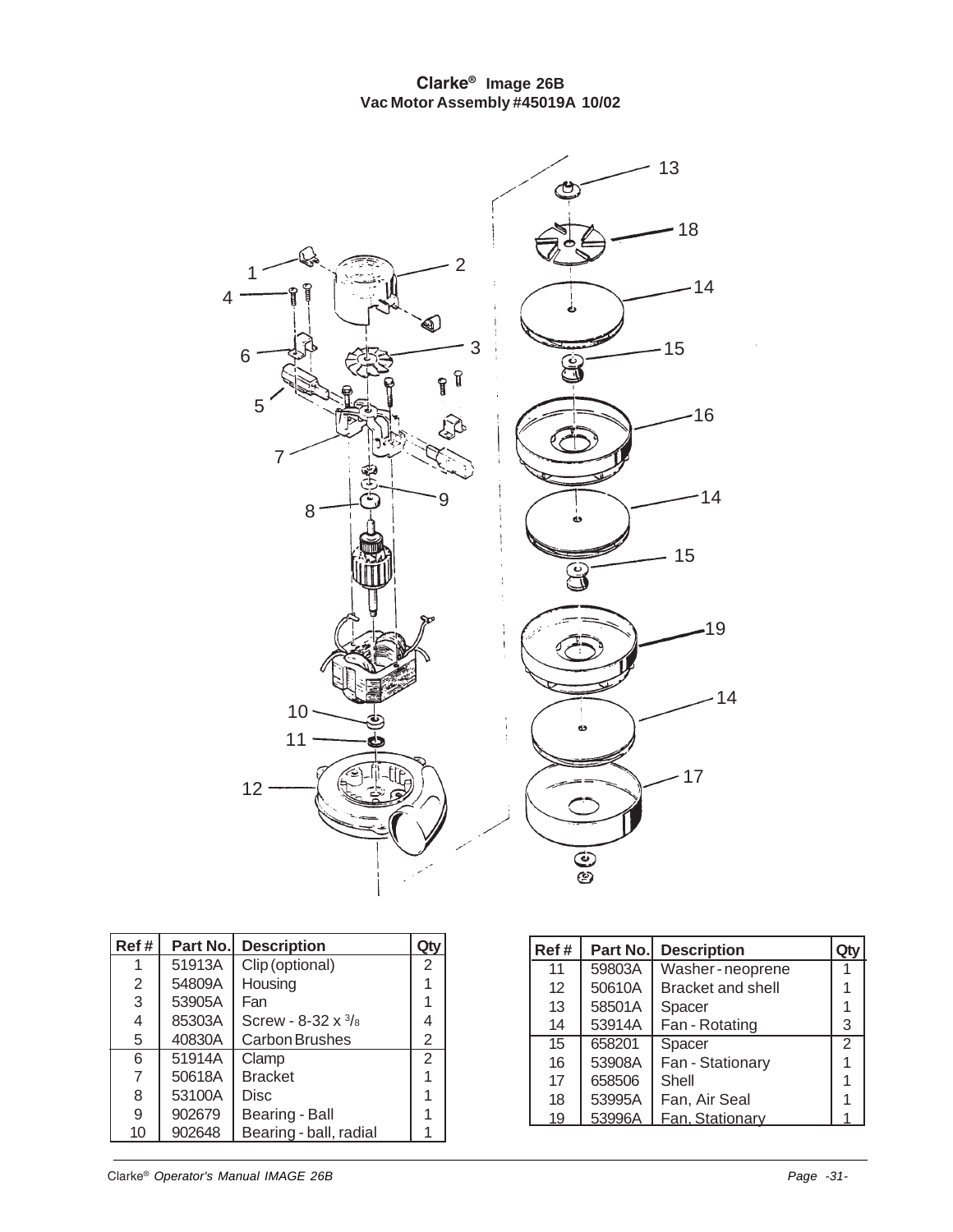**Clarke® Image 26B 36 Volt Battery Charger (40506A, 40507A, 40505A) 10/02**



**WARNING: All electrical repairs must be performed by qualified personnel only.**

#### **PARTS LIST FOR BATTERY CHARGERS**

40506A - 36 Volt D.C., 25A, 115 Volt A.C., 60 Hz 40505A - 36 Volt D.C., 25A, 230 Volt A.C., 50 Hz 40507A - 36 Volt D.C., 25A, 230 Volt A.C., 60 Hz

|                |                               | <b>Charger Model Number</b> |        |        |
|----------------|-------------------------------|-----------------------------|--------|--------|
|                |                               | 40506A                      | 40507A | 40505A |
| Ref#           | <b>Description</b>            | Part #                      | Part # | Part # |
|                | <b>Charger Case</b>           | 42503A                      | 42504A | 51959A |
| $\overline{2}$ | Transformer                   | 48400A                      | 48412A | 48401A |
| 3              | <b>Electronic Timer Kit</b>   | 41102A                      | 41103A | 41103A |
| 4              | Capacitor, 6 Mfd., 660 V.A.C. | 912132                      | 912132 | 912132 |
| 5              | <b>Heat Sink Assembly</b>     | 912212                      | 912212 | 912212 |
| 6              | Ammeter                       | 40200A                      | 40200A | 40200A |
| 7              | <b>Fuse Assembly</b>          | 912382                      | 912382 | 912382 |
| 8              | Strain Relief, A.C. Cord      | 837525                      | 837525 | 837525 |
| 9              | Strain Relief, D.C. Cord      | 747553                      | 747553 | 747553 |
| 10             | D.C. Cord Assembly            | 51973A                      | 51973A | 51973A |
| 11             | A.C. Cord Assembly            | 51974A                      | 908947 | 908947 |
| 12             | D.C. Plug                     | 911185                      | 911185 | 911185 |
|                | D.C. Plug Lock Key            | 795020                      | 795020 | 795020 |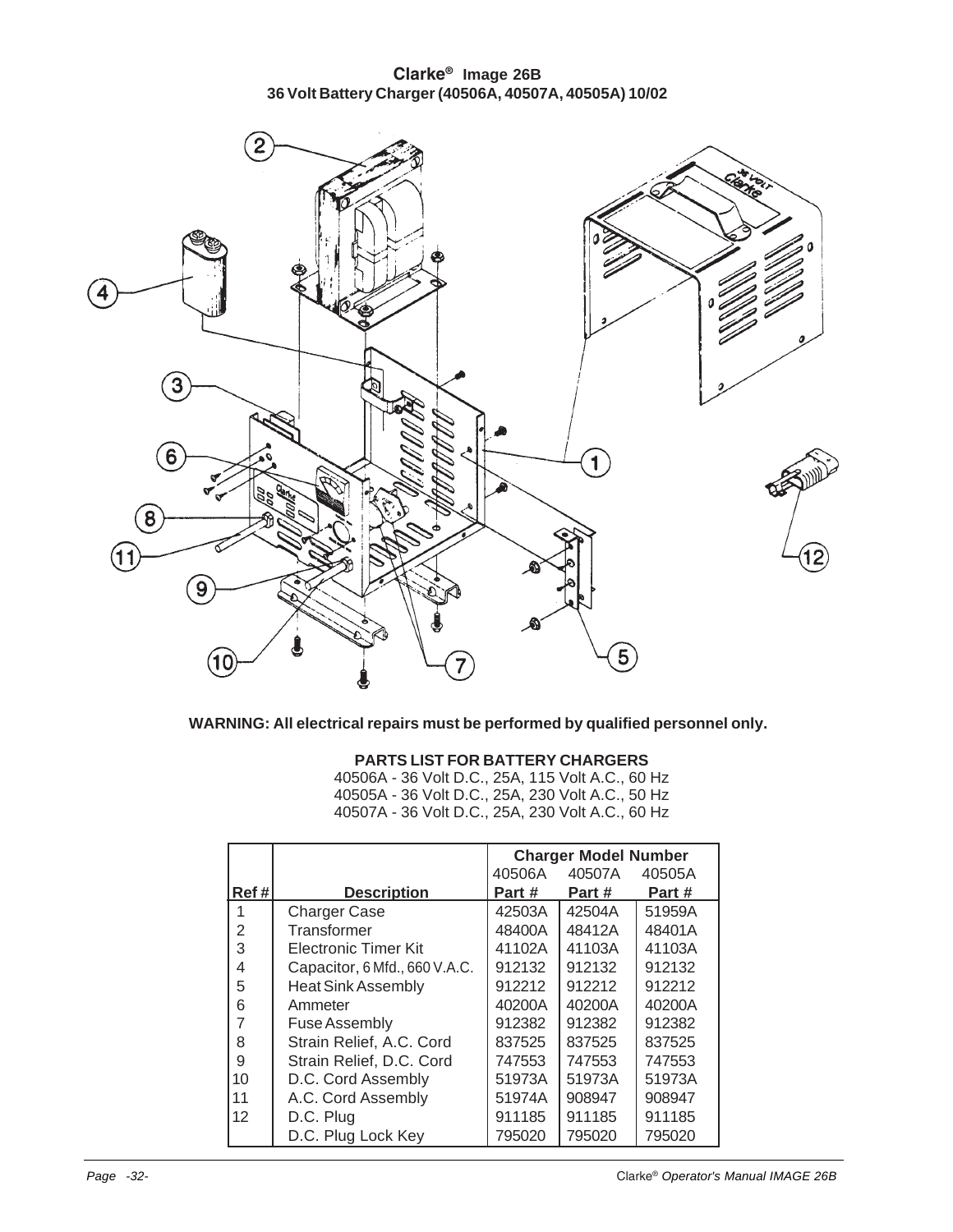

#### **WARNING: All electrical repairs must be performed by qualified personnel only**.

| <b>RFF</b>    | <b>DESCRIPTION</b>                   | 40512B           | 40506B  |
|---------------|--------------------------------------|------------------|---------|
| NO.           |                                      | 24V 25A          | 36V 25A |
|               | CASE ASSEMBLY                        |                  |         |
| $\mathcal{P}$ | TRANSFORMER ASSEMBLY                 |                  |         |
| 3             | <b>FUSE ASSEMBLY</b>                 | 912382           | 912382  |
| 4             | D.C. RELAY                           |                  |         |
| 5             | SCR ASSEMBLY, BLUE & BROWN WIRES     |                  |         |
| 6             | SCR ASSEMBLY, VIOLET & WHITE WIRES   | 11085A<br>11086A |         |
| 7             | ELECTRONIC CONTROLLER ASSEMBLY       |                  |         |
| 8             | A.C. CIRCUIT BREAKER                 |                  |         |
| 9             | <b>AMMETER</b>                       |                  |         |
| 10            | A.C. SURGE PROTECTION                |                  |         |
| 11            | A.C. CORDSET, 5-15P PLUG AND BUSHING |                  |         |
| 12            | D.C. CORDSET, SB50 GRAY PLUG W/ KEY  |                  |         |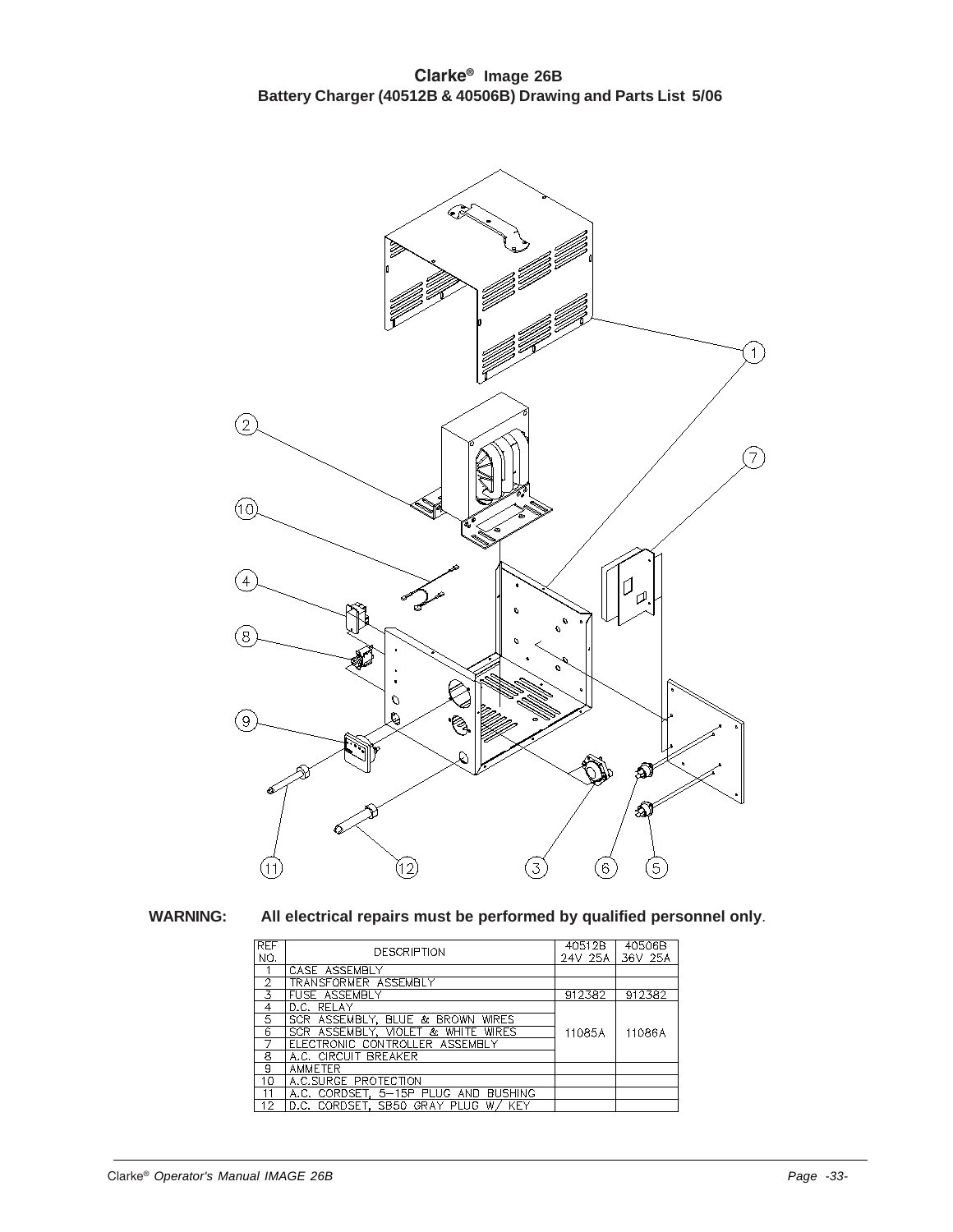**Clarke® Image 26B Available Accessories 8/03**



| Ref | Part No. | <b>Description</b>         | Qty  |
|-----|----------|----------------------------|------|
|     | 30108A   | Adaptor, 2" to 11/2        |      |
| 2   | 59231A   | RM-4P Tool Assembly        |      |
| 3   | 59230A   | RM-8P Tool Assembly        |      |
| 4   | 59229A   | RM-12M Tool Assembly       |      |
| 5   | 59232A   | Hide-A- Hose 10'           |      |
| 6   | 59228A   | RM-4M Tool Assembly        |      |
|     | 398426   | Defoamer                   | case |
| 8   | 398425   | Extractor, Concentrate     | case |
| 9   | 55183A   | Hide-A-Hose 20'            |      |
| ΝI  | 55173A   | 4" Tool & Hose Assembly    |      |
| ΝI  | 04130C   | <b>Deluxe Carpet Dryer</b> |      |

\* 12, 1 quart bottles

\*\*Required to use any accessory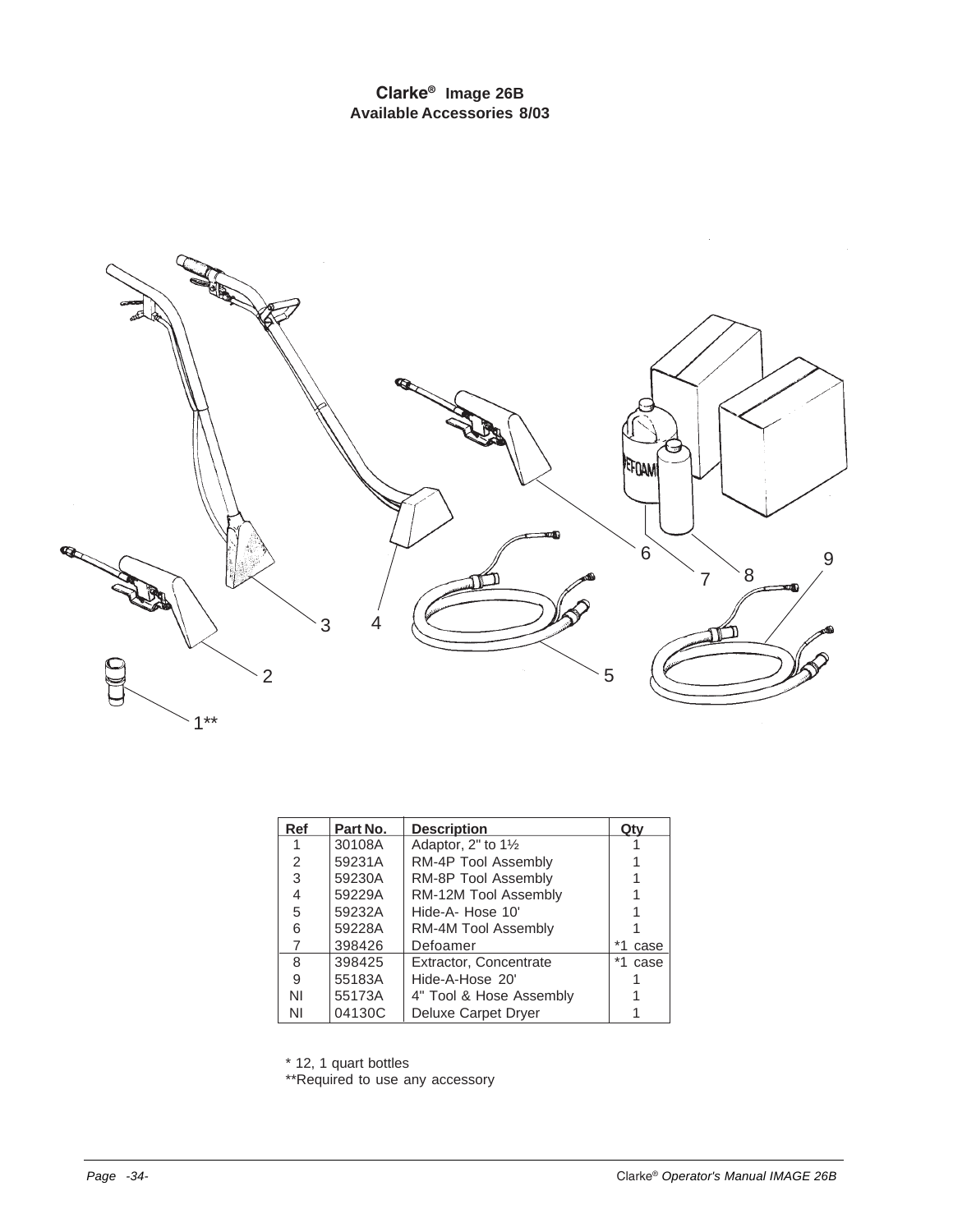#### **Clarke® Image 26B Wiring Schematic 10/02**

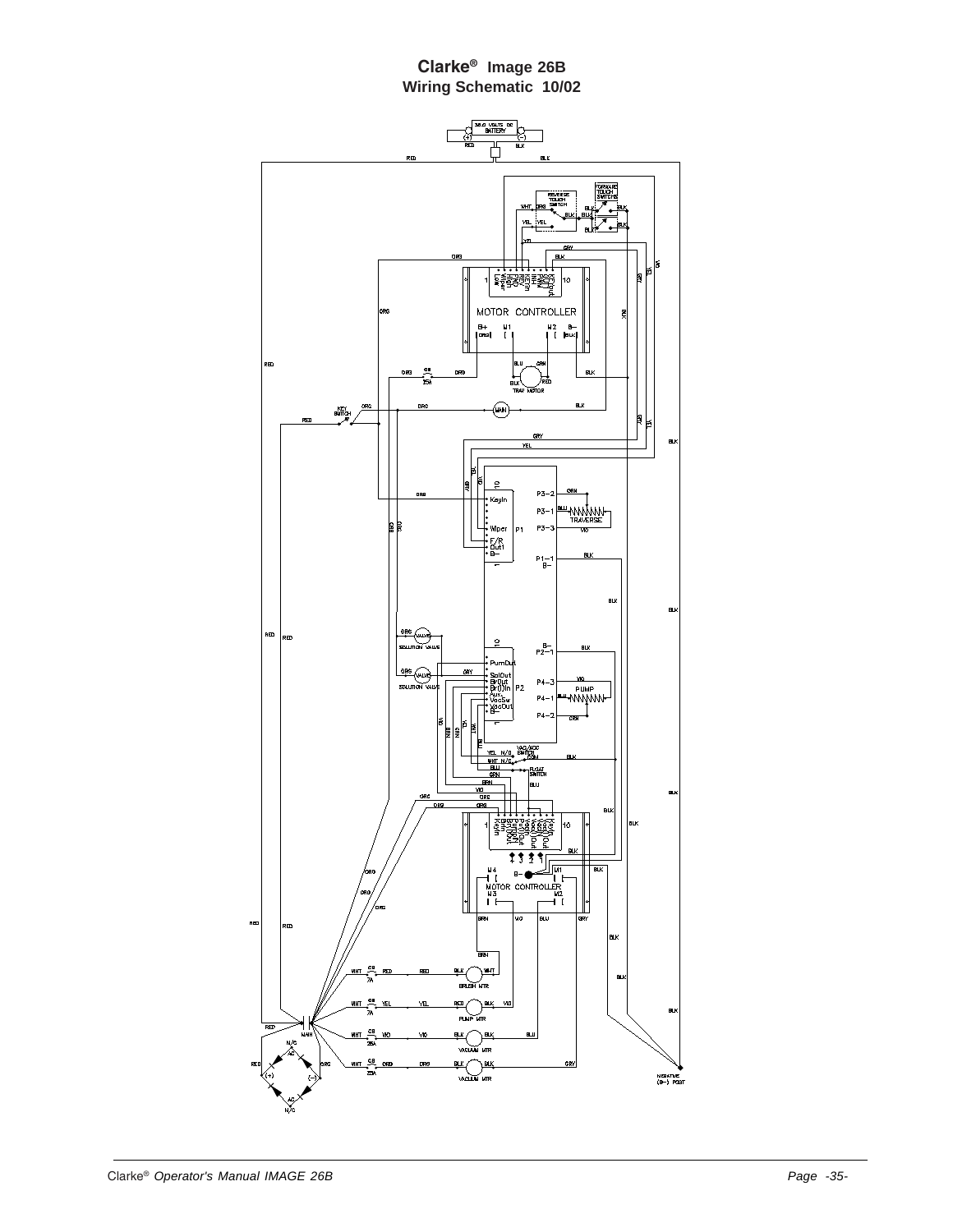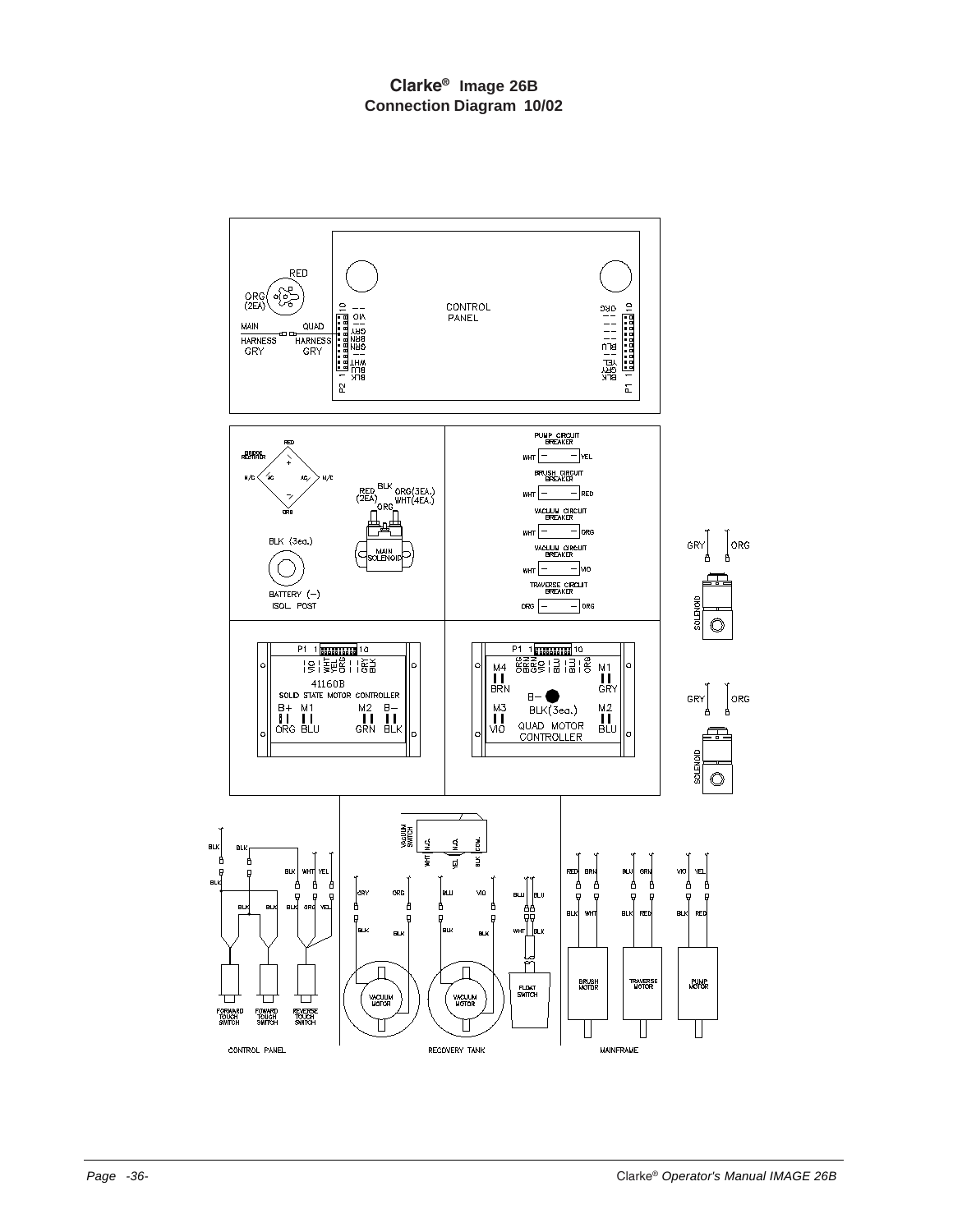**Clarke® Image 26B Flow Dagram 10/02**

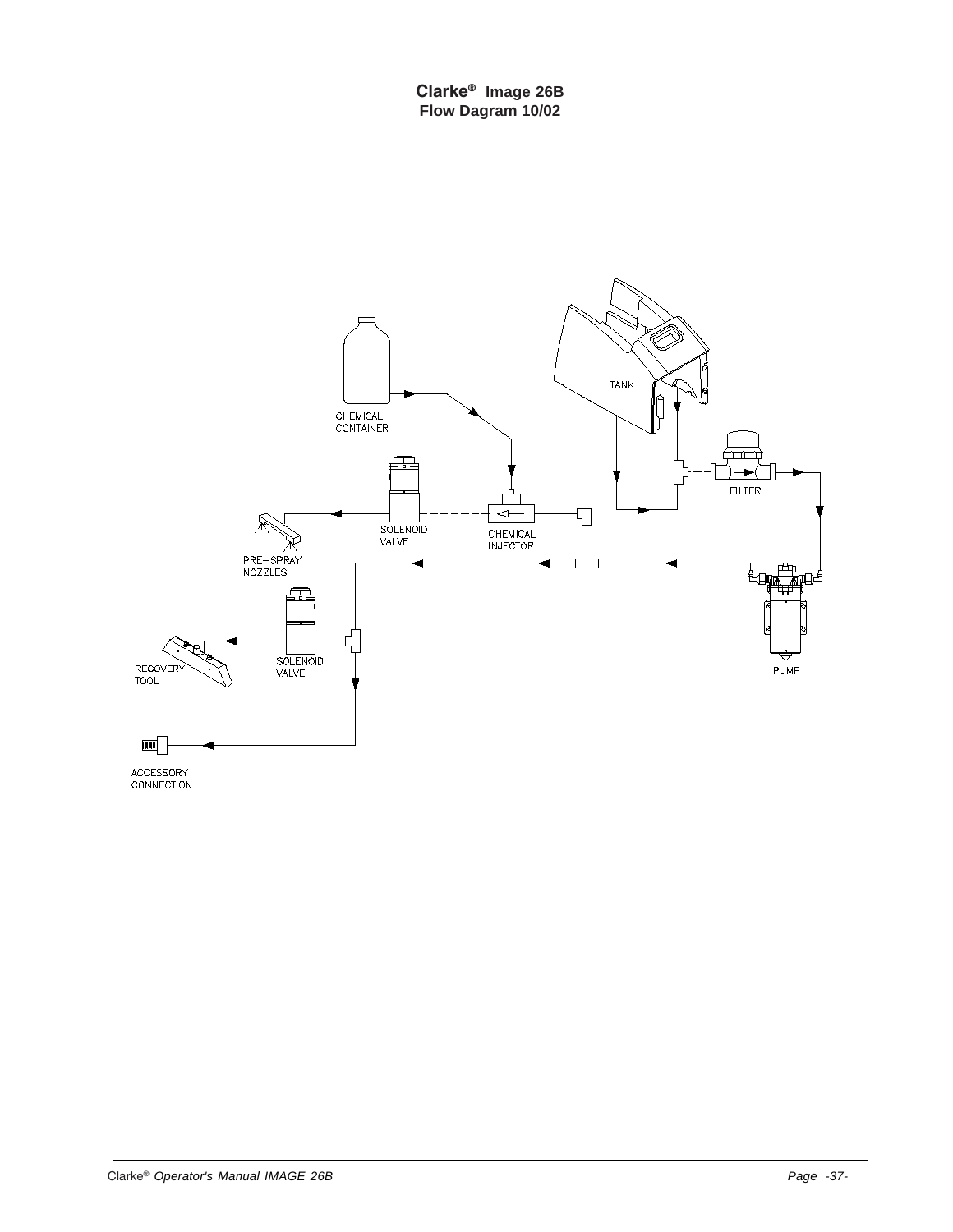| <b>NOTES</b> |
|--------------|
|              |
|              |
|              |
|              |
|              |
|              |
|              |
|              |
|              |
|              |
|              |
|              |
|              |
|              |
|              |
|              |
|              |
|              |
|              |
|              |
|              |
|              |
|              |
|              |
|              |
|              |
|              |
|              |
|              |
|              |
|              |
|              |
|              |
|              |
|              |
|              |
|              |
|              |
|              |
|              |
|              |
|              |
|              |
|              |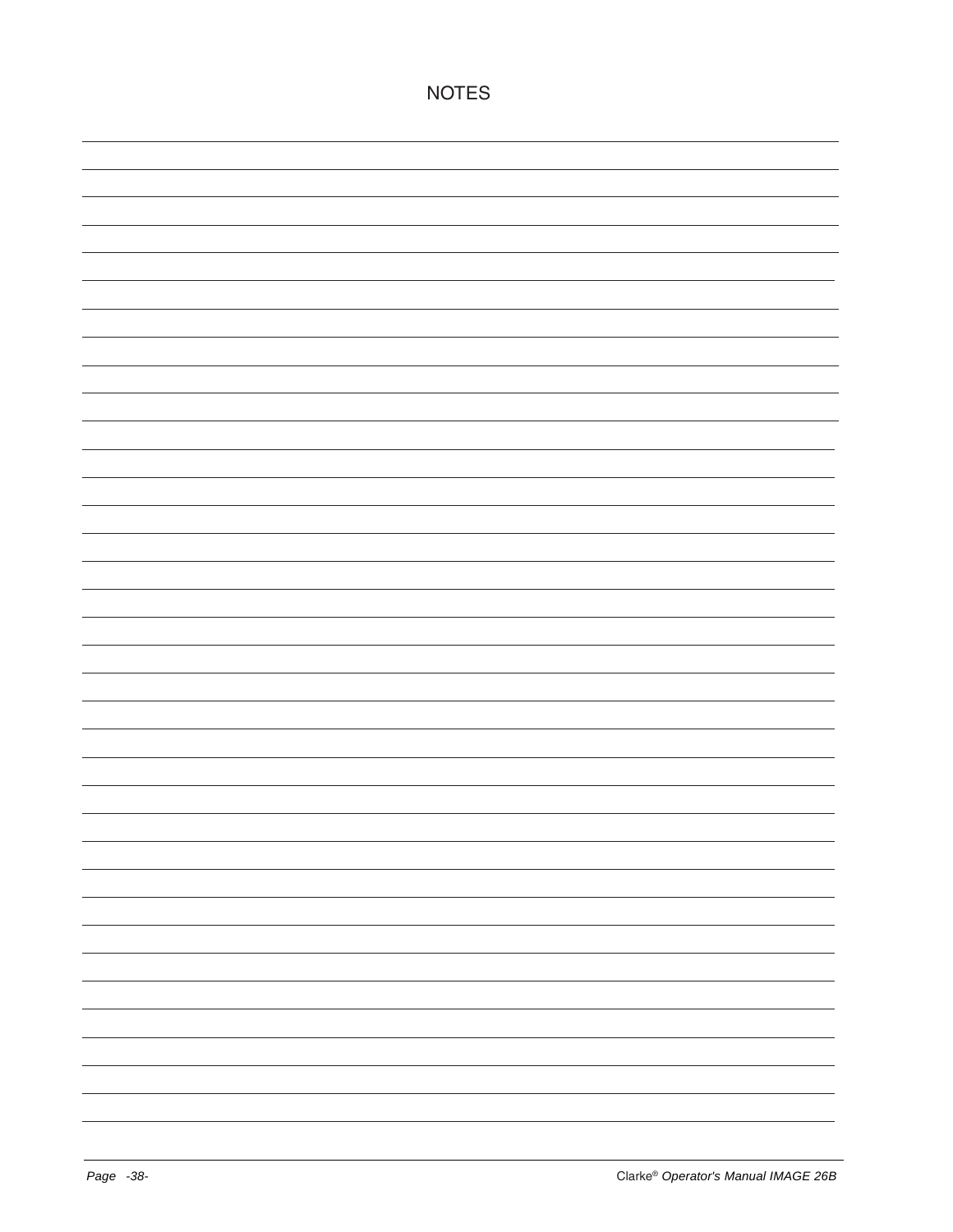#### **CLARKE PRODUCT SUPPORT BRANCHES**

#### **CORPO PRODUCTION FACILITIES**

**Clarke®** , Springdale, Arkansas 2100 Highway 265 Springdale, Arkansas 72764 (479) 750-1000 **Customer Service - 1-800-253-0367 Technical Service - 1-800-356-7274**

**American Lincoln®**, Bowling Green, Ohio 43402 1100 Haskins Road

#### **SERVICE FACILITIES**

**Clarke®**, Elk Grove, Illinois 60007 2280 Elmhurst Road (847) 956-7900

**Clarke®**, Denver, Colorado 80204 1955 West 13th Ave. (303) 623-4367

**Clarke®**, Houston, Texas 77040 7215 North Gessner Road 713-937-7717

#### **SERVICE AND SALES FACILITY**

**American Lincoln® / Clarke**, Madison Heights, Michigan 48071-0158 29815 John R. (810) 544-6300

**American Lincoln® / Clarke**, Marietta, Georgia 30066 1455 Canton Road (770) 973-5225

#### **Clarke®**

**Clarke American Sanders**

#### **A.L. Cook**

**Customer Service Headquarters and Factory** 2100 Highway 265 Springdale, Arkansas 72764 (479) 750-1000

> **Technical Service** 1-800-356-7274

#### **U. S. A. Locations European Locations**

#### **PRODUCTION FACILITIES**

ALTO Danmark A/S, Aalborg Blytaekkervej 2 DK-9000 Aalborg +45 72 18 21 00

ALTO Danmark A/S, Hadsund Industrikvarteret DK-9560 Hadsund +45 72 18 21 00

#### **SALES SUBSIDIARIES**

- ALTO US Canada, Ontario (Canada) 4080 B Sladeview Crescent Unit 1 Mississauga, Ontario L5L 5Y5 (905) 569 0266
- ALTO Overseas Inc., Sydney (Australia) 1B/8 Resolution Drive Caringbah NSW 2229 +61 2 9524 6122
- ALTO Cleaning Systems Asia Pte Ltd., Singapore No. 17 Link Road Singapore 619034 +65 268 1006
- ALTO Deutschland GmbH, Bellenberg (Germany) Guido-Oberdorfer-Straße 2-8 89287 Bellenberg +49 0180 5 37 37 37
- ALTO Cleaning Systems (UK) Ltd., Penrith Gilwilly Industrial Estate **Penrith** Cumbria CA11 9BN +44 1768 868 995
- ALTO France S.A. Strasbourg B.P. 44, 4 Place d'Ostwald F-67036 Strasbourg Cedex 2 +33 3 8828 8400

ALTO Nederland B.V. Postbus 65 3370 AB Hardinxveld-Giessendam The Netherlands +31 184 677 200

ALTO Sverige AB, Molndal (Sweden) Aminogatan 18 Box 4029 S-431 04 Molndal +46 31 706 73 00

ALTO Norge A/S, Oslo (Norway) Bjornerudveien 24 N-1266 +47 2275 1770